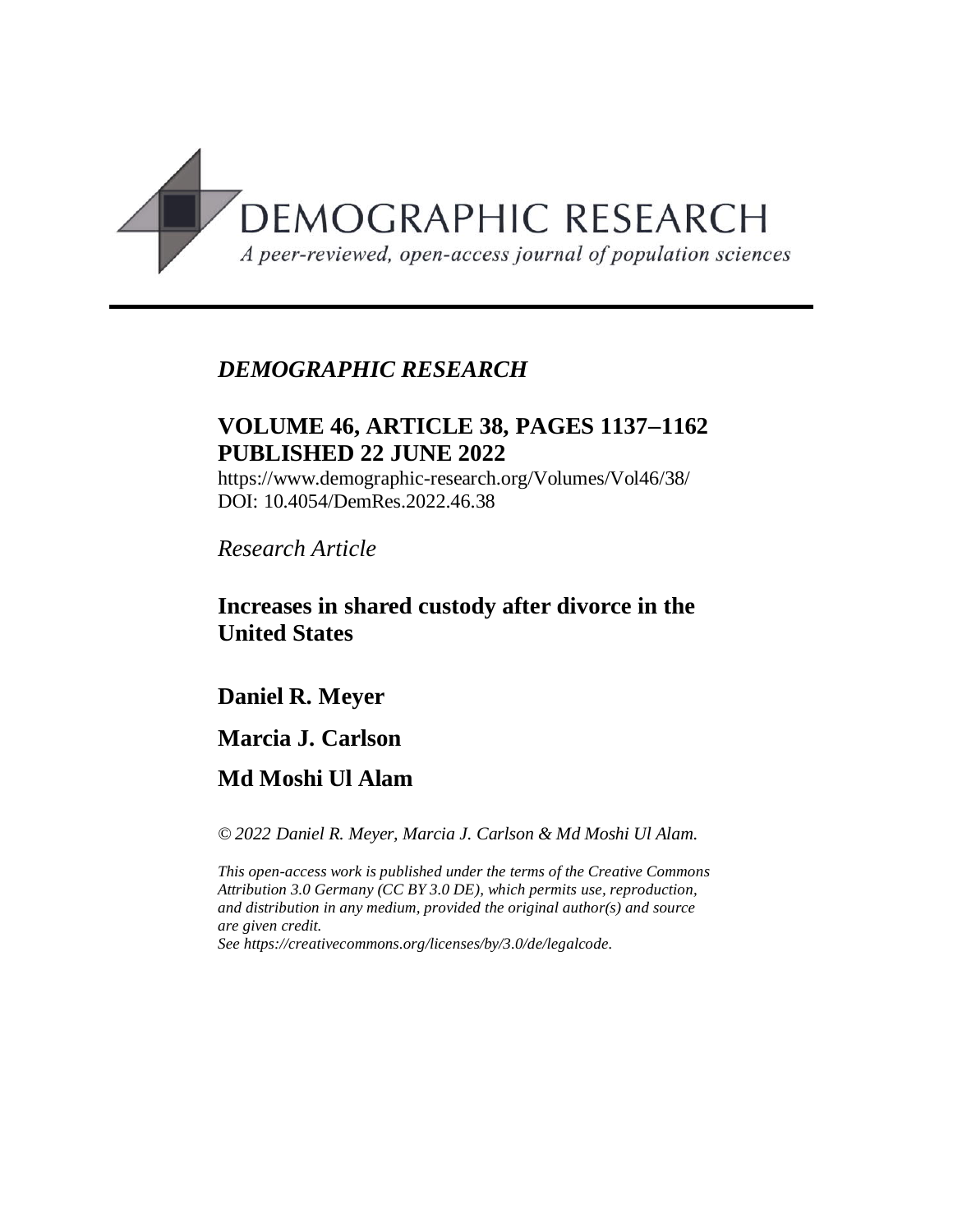# **Contents**

| $\mathbf{1}$   | Background                            | 1138 |
|----------------|---------------------------------------|------|
| 2              | Shared custody and prior research     | 1139 |
| 2.1            | Levels of shared physical custody     | 1140 |
| 2.2            | Predictors of shared physical custody | 1141 |
| 3              | Data, measures, and methods           | 1143 |
| 3.1            | Data                                  | 1143 |
| 3.2            | Sample                                | 1144 |
| 3.3            | Measures                              | 1146 |
| 3.4            | Analysis                              | 1146 |
| 3.5            | Robustness checks                     | 1147 |
| $\overline{4}$ | Results                               | 1147 |
| 5              | Discussion                            | 1154 |
| 6              | Acknowledgements                      | 1157 |
|                | References                            | 1158 |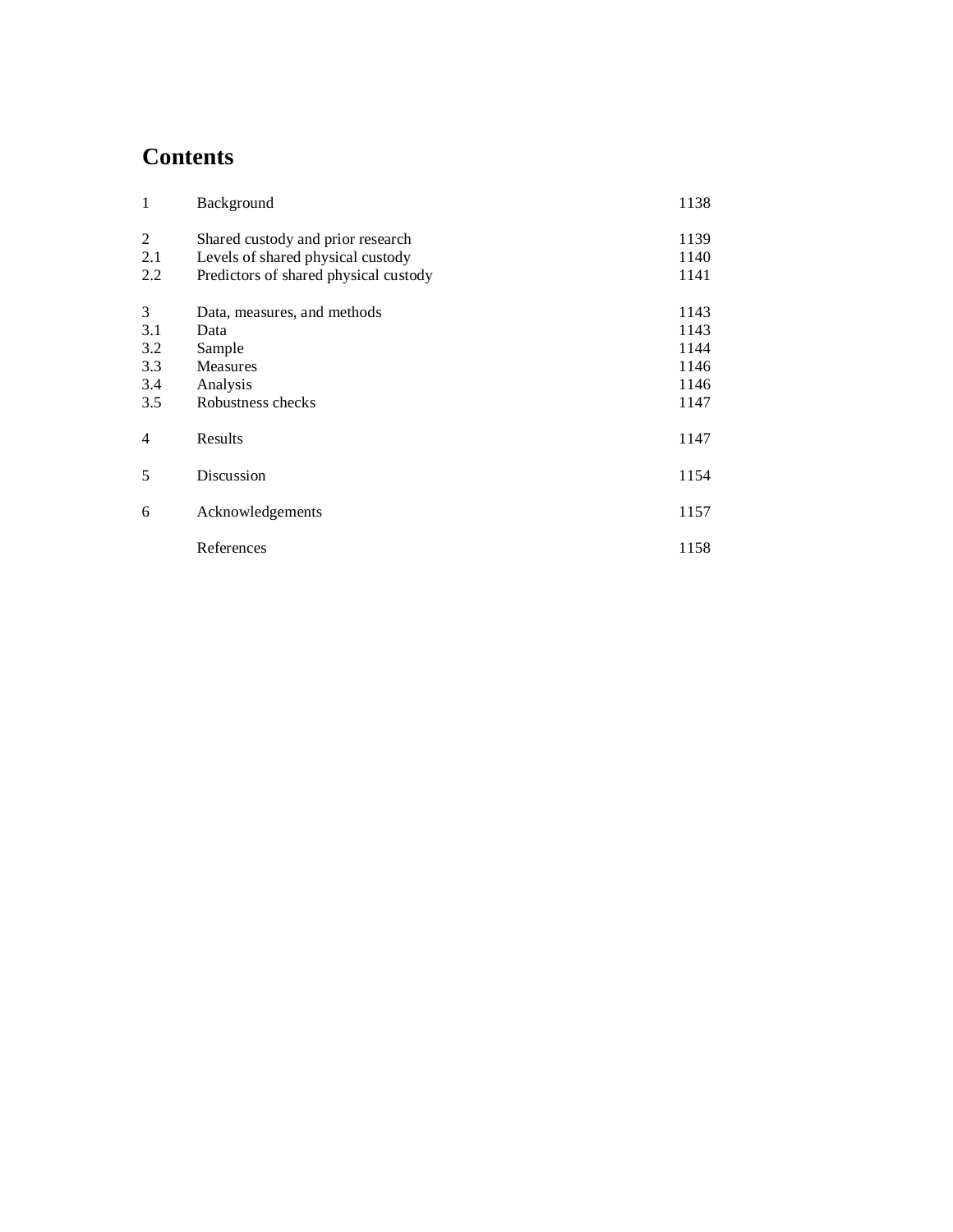# **Increases in shared custody after divorce in the United States**

**Daniel R. Meyer[1](#page-2-0) Marcia J. Carlson[2](#page-2-1) Md Moshi Ul Alam[3](#page-2-2)**

# **Abstract**

## **BACKGROUND**

While a striking rise in shared physical custody after divorce has been observed in Wisconsin and some European countries, the same trend in shared custody has not been documented in US national data.

## **OBJECTIVE**

We provide new evidence on the time trend in shared physical custody after divorce in the United States.

## **METHODS**

We use eight waves of data from the Current Population Survey – Child Support Supplement to estimate logit models and conduct a formal decomposition.

### **RESULTS**

The likelihood of shared physical custody after divorce more than doubled in the United States from before 1985 until 2010–2014, from 13% to 34%. Non-linear probability (logit) models show that non-Hispanic Whites and more advantaged individuals are more likely to report shared physical custody. Both sequential multivariate models and a more formal decomposition show that the increase cannot be explained by changes in the characteristics of those divorcing; rather we find that several characteristics become more strongly associated with shared physical custody over time.

### **CONCLUSIONS**

Our results suggest that shared physical custody is increasing in the United States as a whole, and this increase appears to reflect changing norms and policies that favor shared custody. These changing patterns have important implications for children's living

<span id="page-2-0"></span><sup>&</sup>lt;sup>1</sup> Corresponding author. Institute for Research on Poverty, University of Wisconsin-Madison, Madison, WI, USA. Email: [drmeyer1@wisc.edu](mailto:drmeyer1@wisc.edu).

<span id="page-2-1"></span><sup>&</sup>lt;sup>2</sup> Department of Sociology, Center for Demography and Ecology, and Institute for Research on Poverty, University of Wisconsin-Madison, Madison, WI, USA.

<span id="page-2-2"></span><sup>&</sup>lt;sup>3</sup> Department of Economics, Queen's University, Kingston, Ontario, Canada.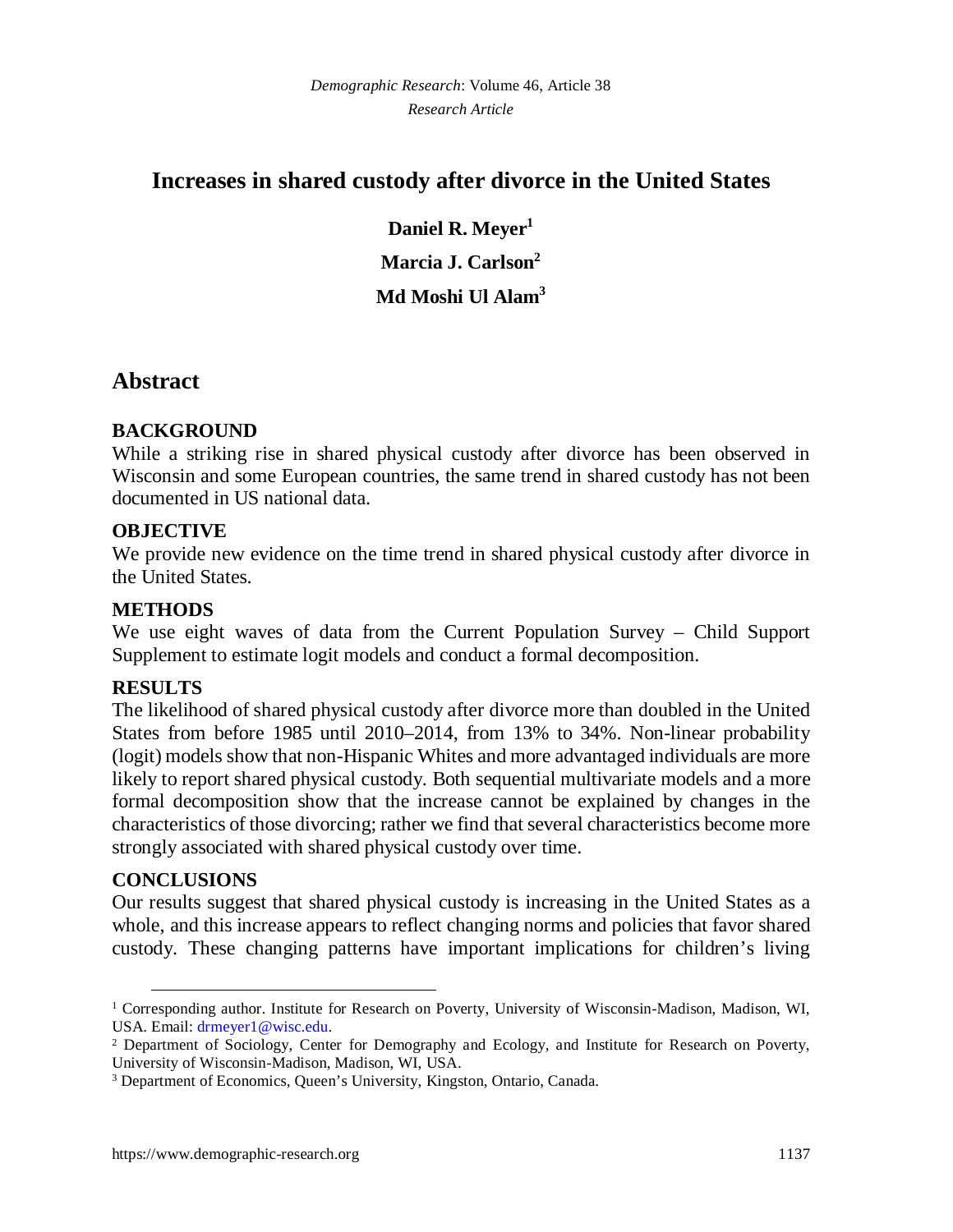arrangements and for the parental investments that children receive after their parents' divorce – and more broadly for the rise in inequality across families over recent decades.

#### **CONTRIBUTION**

This paper complements previous analyses using court record data from a single US state (Wisconsin) and shows that a large increase in shared physical custody after divorce has occurred in the United States as a whole over the past three decades.

## **1. Background**

Current estimates are that one-third of US children who were born into marriage will experience their parents divorcing before they reach age 15 (Andersson, Thomson, and Duntava 2017). Because divorce is a legal process, when it occurs the care of and responsibility for children are divided between both parents via a legal agreement. Typically, this legal agreement specifies which parent(s) the child will reside with (physical custody) and which parent(s) will have responsibility for major decisions (legal custody). Since at least the late 1800s, mothers in the United States have been much more likely than fathers to be awarded sole physical custody of children (Buehler and Gerard 1995), although that appears to be changing, at least in some locations. Using detailed court record data, Meyer, Cancian, and Cook (2017) found that in one US state – Wisconsin – the proportion of parents sharing physical custody after divorce increased dramatically between 1988 and 2010, while the proportion of mothers with sole custody declined (and the proportion of fathers with sole custody remained the same). For Wisconsin divorces filed in 2010, they found that fully 50% of all cases had a sharedcustody arrangement (35% equal-shared and 15% unequal-shared), compared to only 12% of divorces filed in 1989 (5% equal-shared and 7% unequal-shared). This dramatic increase does not appear to be due to changes in the characteristics of those divorcing but rather to changes in the norms and processes that surround custody determination (Cancian et al. 2014).

While this rise in shared custody after divorce in this single US state (Wisconsin) is striking, and some European countries also have high and rising levels of shared custody (Zilincikova 2021), the same level of shared custody has not been documented in US national data. This is largely because there are limited data resources that facilitate analysis of shared physical custody at the national level. To our knowledge, the Current Population Survey – Child Support Supplement (CPS-CSS), administered every two years, is the only nationally representative dataset that includes this information, and the trends in shared physical custody per se have not yet been analyzed. Biennial reports released by the Census Bureau summarize key findings from this child support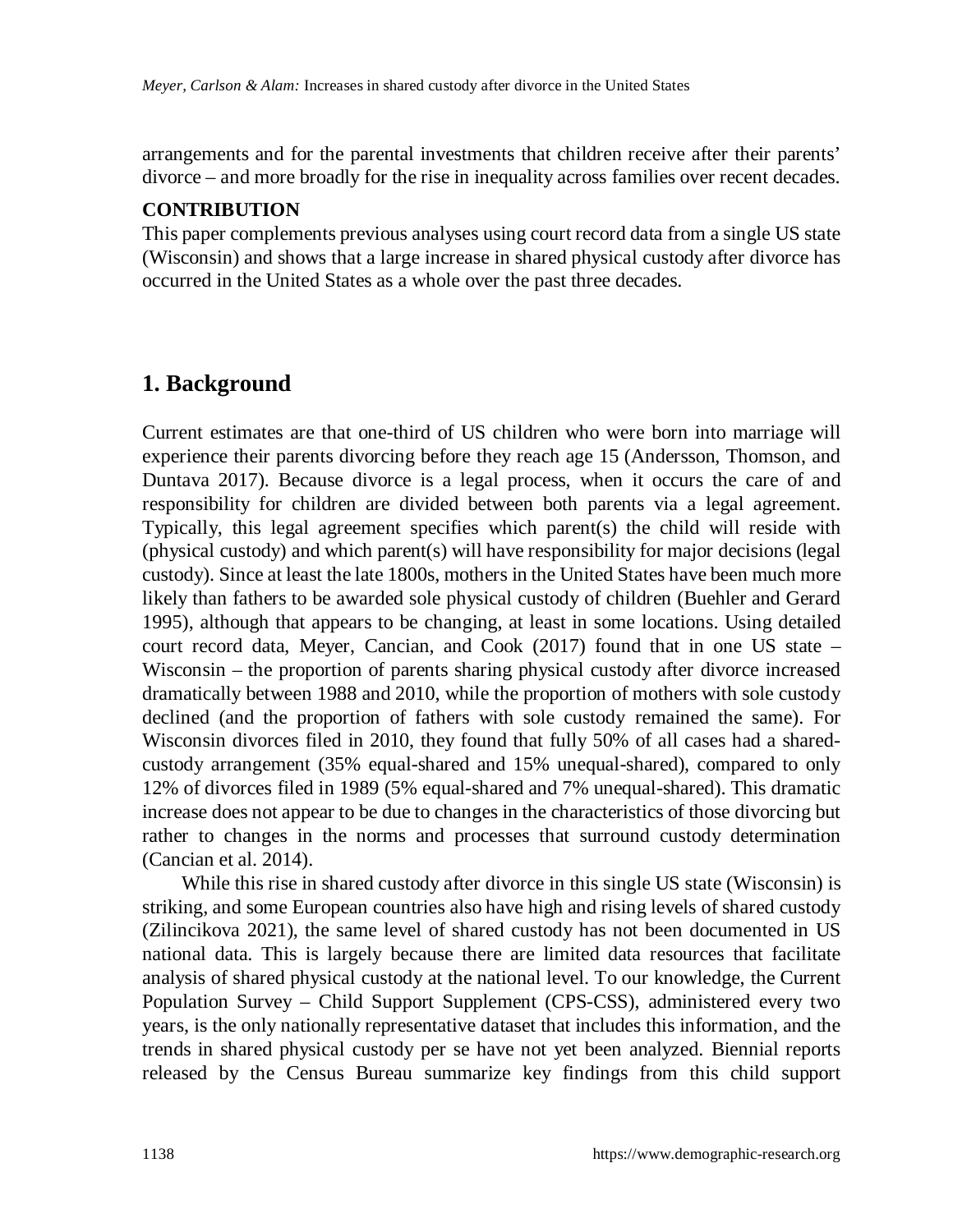supplement (most recently, Grall 2020), but physical custody has not been differentiated from legal custody. Thus, Grall (2020) finds that in 2017 25% of all custodial parents reported court-ordered "physical or legal joint custody" compared to 23% in 2001, but it is unclear whether the slight increase was for joint legal custody, joint (shared) physical custody, or both. Understanding whether the prevalence of shared physical custody has increased over time – and factors that might be associated with such – requires detailed analyses of the CPS-CSS microdata, and we believe that our paper provides the first such estimates.

Whether children are likely to share time living with both parents is an important topic because greater co-parenting and higher levels of father involvement after parental separation or divorce have been linked with better child and adolescent outcomes across a host of domains (e.g., Amato 1994; Carlson 2006; Jeynes 2015, Teubert and Pinquart 2010). Further, a recent meta-analysis of 40 studies suggests that shared custody is linked with children's better socioemotional, psychological, and physical wellbeing, as well as closer relationships with fathers (Nielsen 2014), and a recent study in Sweden suggests that children in shared custody arrangements experience lower levels of stress (Turunen 2017). In this paper we aim to extend the literature on shared physical custody after divorce by using national US data to examine the patterns and predictors of shared custody in recent decades.

## **2. Shared custody and prior research**

Divorce agreements typically include provisions for legal custody and physical custody, and these can be awarded to either parent solely or to both parents together (joint or shared). Joint legal custody had become the default preference in three-quarters of US states by 1988 (Mason, Fine, and Carnochan 2001), and by the late 1990s joint legal custody was granted in nearly half of all US divorces (Seltzer 1998) and over 70% of divorces in Wisconsin (Chen 2015) – the US state where the most research on shared custody has occurred. Changes in shared physical custody arrangements emerged later. Historically, US fathers were more likely to be given legal and physical custody of children, until the default changed to mothers during the Victorian era amidst growing cultural emphasis on mothers' special role in childrearing and home production. After US divorce rates began their dramatic rise in the 1960s, and women increasingly entered the labor force, states enacted laws that supported shared physical custody of children in divorce. The first state to enact such a provision was Indiana in 1973, and the last was Arkansas in 2003 (Halla 2013).<sup>[4](#page-4-0)</sup> Certainly, the availability of legal options related to

<span id="page-4-0"></span><sup>4</sup> Halla (2013) reports that Washington and West Virginia are two states that never enacted explicit shared custody laws.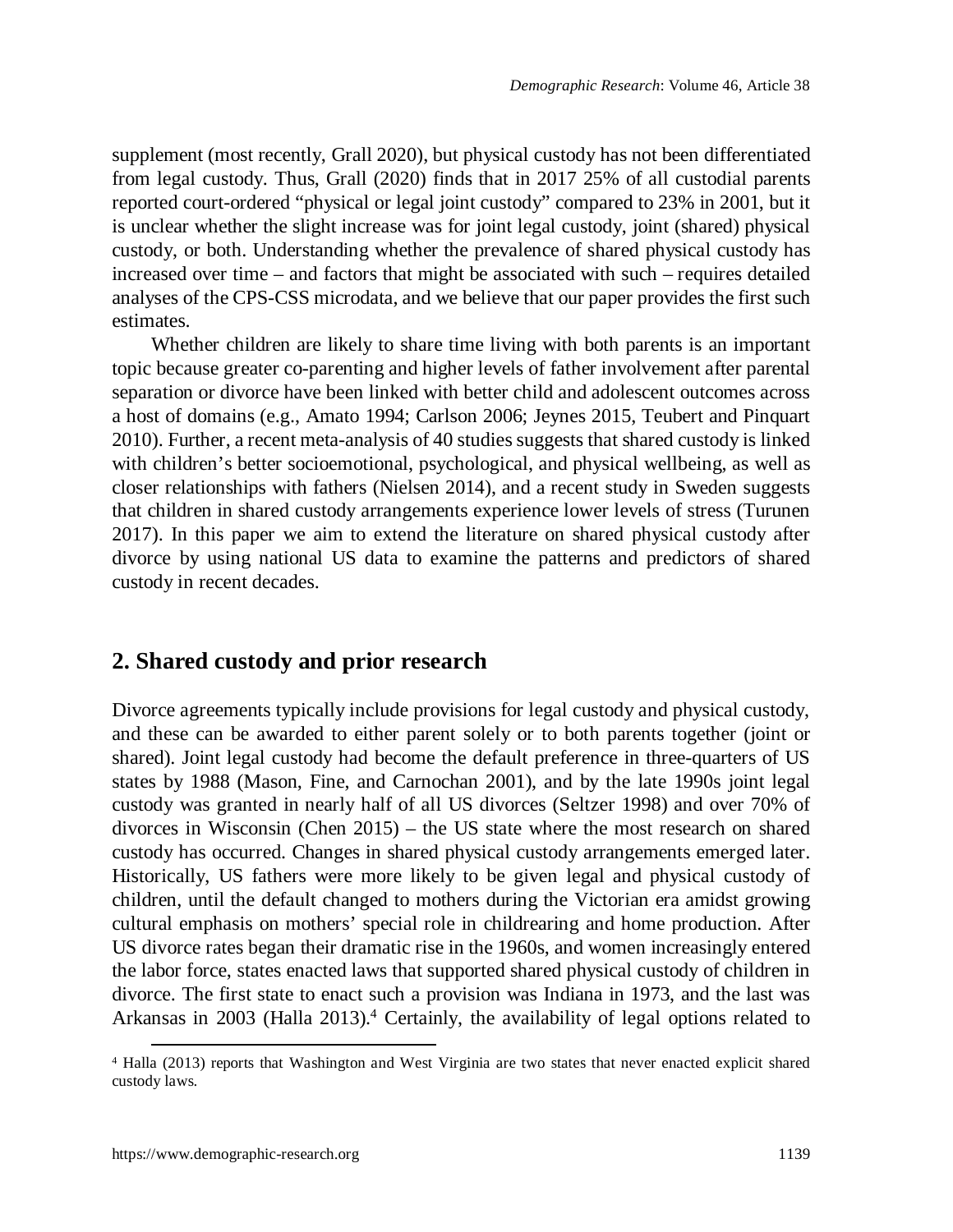shared physical custody is expected to affect their use and prevalence. Today, custody decisions are generally made based on the 'best interests of the child,' which consider circumstances of the parent(s) and children and prioritize the child's safety and wellbeing (Child Welfare Information Gateway 2016). While legislation on the factors to be considered in setting custody is the same for divorce and cohabitation dissolution, in the United States cohabiting parents have far fewer legal rights after union dissolution than married parents (Katz 2015).

#### **2.1 Levels of shared physical custody**

Much of what we know about the prevalence of shared physical custody comes from studies of particular states, especially Wisconsin, where detailed court record data on divorces have been collected by UW-Madison's Institute for Research on Poverty, and scholars there have been highly engaged in analyzing these data.<sup>[5](#page-5-0)</sup> In the early 1980s only 2% of divorce cases were awarded equal shared physical custody (Seltzer 1990). This figure had increased to 6% by the early 1990s (Cancian and Meyer 1998), and over the next two decades the proportion of equal shared custody cases increased dramatically to 35% in 2010 (Meyer, Cancian, and Cook 2017). Unequal shared custody (where the child spends 25%–49% of the time with one parent and 51%–75% with the other parent) also increased from 8% of divorce cases in 1986–1987 (Cancian and Meyer 1998) to 18% in 2008, and then leveled off at 15% in 2010 (Meyer, Cancian, and Cook 2017). Therefore, fully half of all Wisconsin divorce cases in 2010 resulted in shared physical custody between both parents (either equal shared or unequal shared).

In terms of US national data, published figures from the CPS-CSS suggest that about 25% of all custodial parents (and 31% of custodial parents with a child support agreement) had court-ordered legal or physical shared custody in 2017 (Grall 2020). However, these percentages are not comparable to the Wisconsin data for four reasons. First, as noted above, they combine physical and legal arrangements. Second, these data are for all custodial parents and not only for divorced parents. Third, these numbers provide information on the current 'stock' of custodial parents who separated over many years, while the Wisconsin numbers are from recent divorce cohorts. Finally, the unit of analysis in the Wisconsin data is a divorce case (so provides information on both parents), whereas the unit of analysis in the national data is a custodial parent (so no information on the other parent is included).

In a cross-national context, there is notable variation in shared physical custody across industrialized countries, with a higher prevalence in northern and central European

<span id="page-5-0"></span><sup>&</sup>lt;sup>5</sup> The Wisconsin Department of Children and Families has commissioned a substantial amount of research on child support; many of these reports can be found at [https://www.irp.wisc.edu/research/child-support.](https://www.irp.wisc.edu/research/child-support)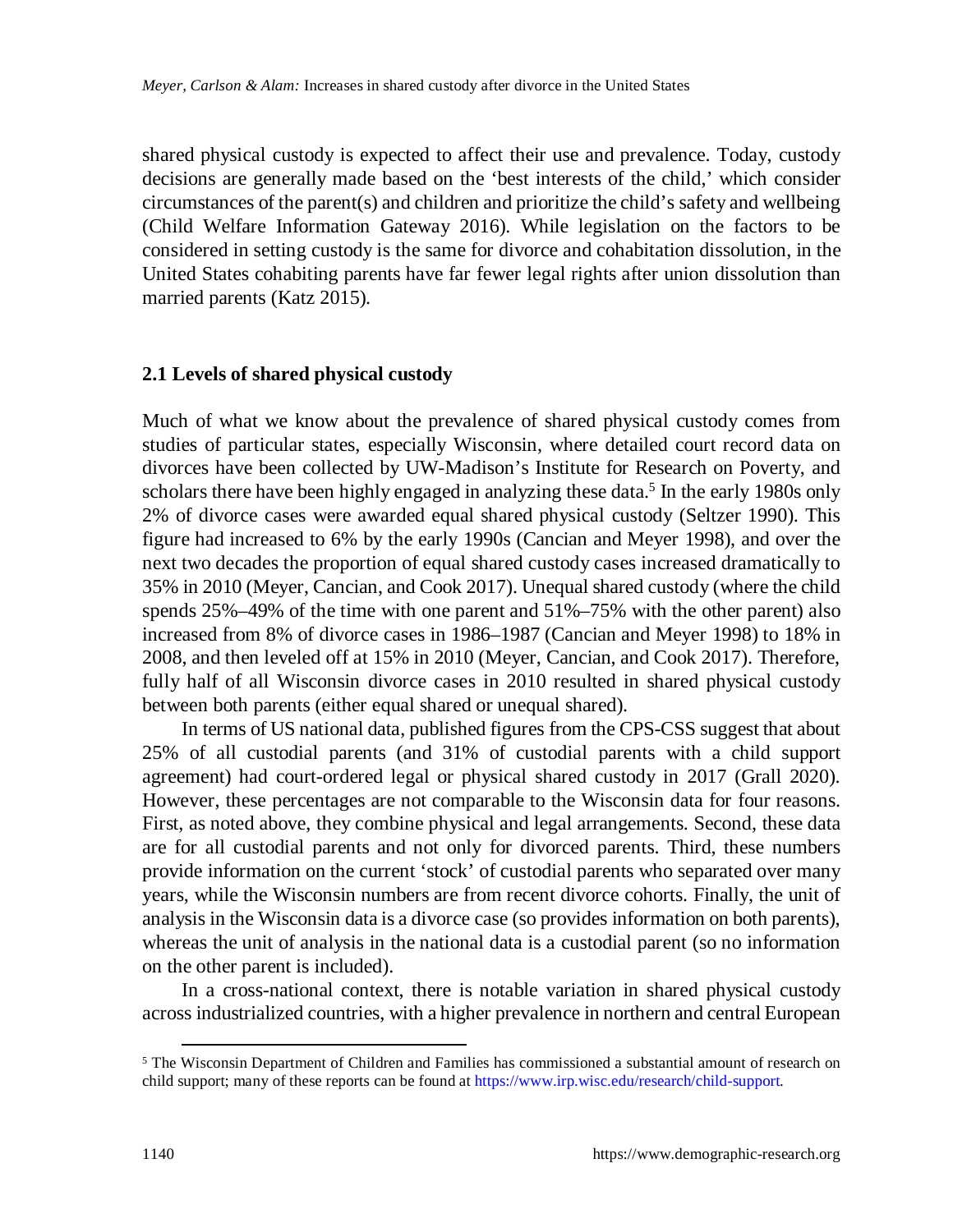countries and Canada, and a much lower prevalence in southern and eastern European countries (Steinbach, Augustijn, and Corkadi 2020; Zilincikova 2021). Yet, there is limited comparable data. One recent study based on reports by youth in non-intact families finds that across 37 countries the overall average percentage of non-intact families that have equal shared physical custody is 6%; the highest percentages were found in Sweden (21%), Belgium (14%), Iceland (12%), Denmark (10%), and Canada (10%), while more than two-thirds of countries had less than 5% (Steinbach, Augustijn, and Corkadi 2020). Analyses of divorces and cohabitation dissolutions in nine European countries shows that the prevalence of shared custody has increased substantially over time, but there is no significant difference between married and cohabiting parents (Zilincikova 2021).

#### **2.2 Predictors of shared physical custody**

The research on shared custody has typically focused on couples who divorce, rather than couples who dissolve a cohabiting union (though see Zilincikova 2021). In part, this reflects that divorce is a legal process, and thus a body of laws applies, whereas cohabitation dissolution does not typically require legal action, even if children are involved. In the United States, cohabiting parents have few legal rights compared to married parents (Cherlin 2020; Katz 2015). Also, there are no comparable administrative records for cohabitation dissolution, and few US surveys ask about shared arrangements and parenting after a cohabitation ends. Therefore, little is known (at least in the United States) about formal physical custody arrangements after cohabitation dissolution.[6](#page-6-0) European studies sometimes include couples separating from both cohabiting and married relationships and, as noted above, a recent study by Zilincikova (2021) across nine European countries finds no significant difference between married and cohabiting couples in the establishment of shared physical custody.

Which couples get shared custody after divorce may depend on the characteristics of those who divorce. We know that marriage – a necessary precursor to divorce – has become more selective over time, with higher-educated individuals now more likely to marry than those with less education (Boertien and Härkönen 2018), a reversal of the negative educational gradient in marriage that was observed in the United States from the mid-20<sup>th</sup> century (Torr 2011). Divorce has also become more selective over time; for example, education is linked with a lower likelihood of divorce, because higher-educated

<span id="page-6-0"></span><sup>&</sup>lt;sup>6</sup> We note that in some states, nonmarital couples who have paternity established by the court or who come to court for a child support order could have custody set. In Wisconsin these records show the likelihood of shared custody was 8% in 2013 for cases in which paternity was established by the court and 24% for cases in which paternity was voluntarily acknowledged (Costanzo and Reilly 2021).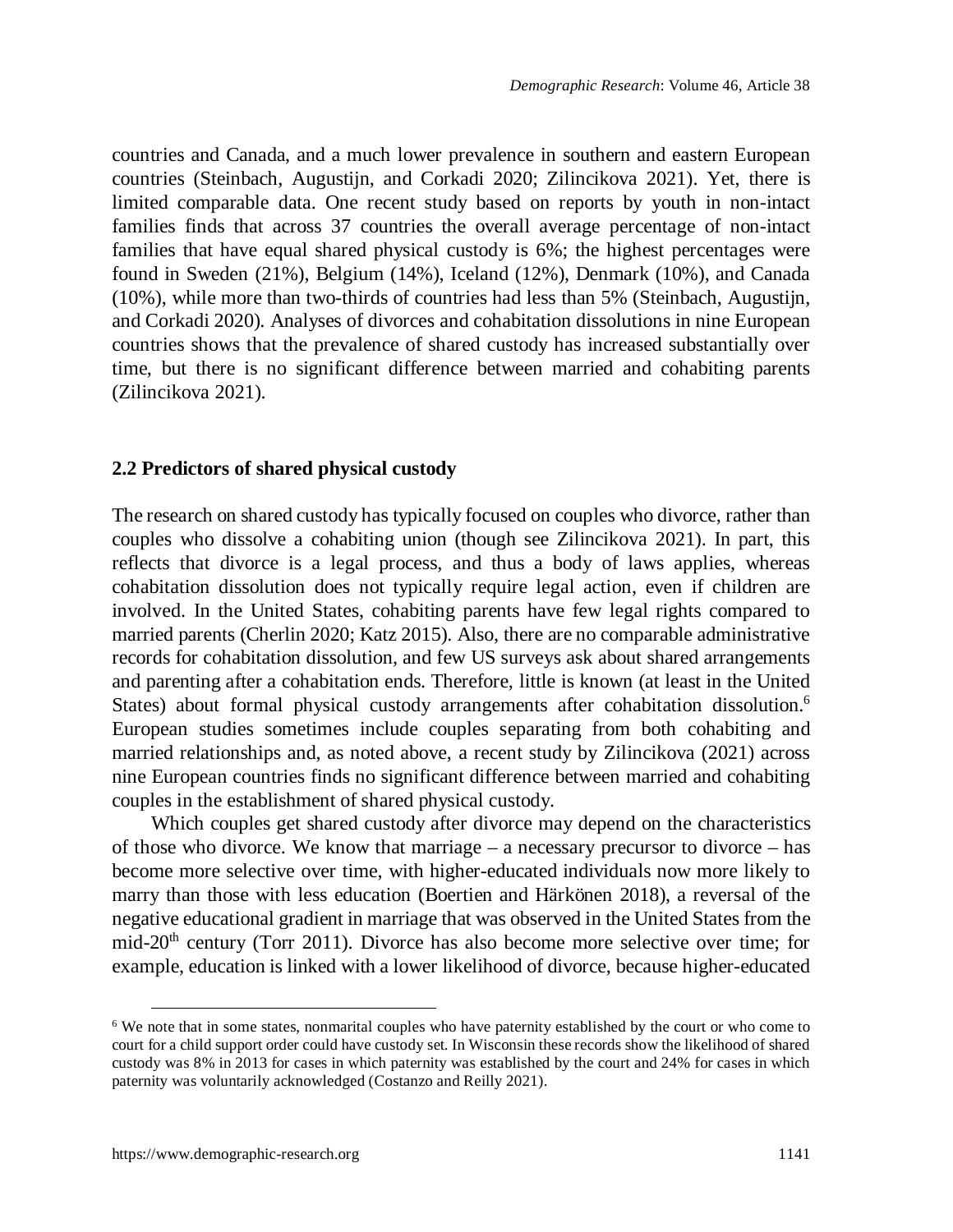couples typically have better relationship quality and also greater barriers to divorce (e.g., joint home ownership) (Boertien and Härkönen 2018). Also, divorces are now happening at older ages (Schweizer 2020). Changes in the characteristics of those getting a divorce could have implications for the likelihood of shared custody, as we discuss below.

The acceptance of and preference for shared physical custody have evolved in tandem with public policies supporting such arrangements (Halla 2013). Beyond contextual factors, the likelihood of a judgement of shared physical custody after divorce is influenced by couple-level and individual-level factors. Economic perspectives emphasize the relative and absolute levels of resources within couples. Couples where market work and household labor are shared pre-divorce are more likely to have shared custody post-divorce – this could reflect bargaining power amidst lower gender specialization of tasks (i.e., men who were active co-parents before divorce can argue more strongly for shared custody), or that couples are simply enacting their preferences for shared parenting both before and after divorce. Also, a higher overall level of economic resources would lead to a greater likelihood of shared custody because this arrangement requires both parents to have homes of sufficient size for the child(ren) to live: Higher income is shown to be a consistent predictor of shared custody arrangements (Cancian and Meyer 1998; Cancian et al. 2014; Juby, Le Bourdais, and Marcil-Gratton 2005; Kitterød and Lyngstad 2012; Meyer, Cancian, and Cook 2017). Also, more highly educated parents are more likely to value shared parenting and higher levels of father involvement (Juby, Le Bourdais, and Marcil-Gratton 2005). Because those with more education are more likely to be awarded shared custody, and because education levels are rising over time (for those getting divorced as well as the general population), the increase in shared custody could merely reflect changing characteristics of divorcing individuals, rather than any change in the relationship between parents' characteristics and the likelihood of shared custody. At the same time, we might expect that certain characteristics (such as education) have become more strongly linked with shared custody over time, given the rising gap in family experiences by socioeconomic status (Lundberg, Pollak, and Stearns 2016; McLanahan 2004).

Parents' past union and fertility histories may also influence custody decisions, with prior childbearing associated with a lower likelihood of shared custody (Cancian et al. 2014; Garcia-Moran 2018; Kitterød and Lyngstad 2012). Also, children's characteristics and preferences may be important: Older children and children in middle childhood often want to be involved in decisions about custody arrangements and often influence these outcomes (Berman 2018). While child age and gender might be expected to matter, with boys and older children preferring more time with fathers and hence predicting shared custody, recent research shows little consistent influence of child gender and age on custody outcomes (Meyer, Cancian, and Cook 2017).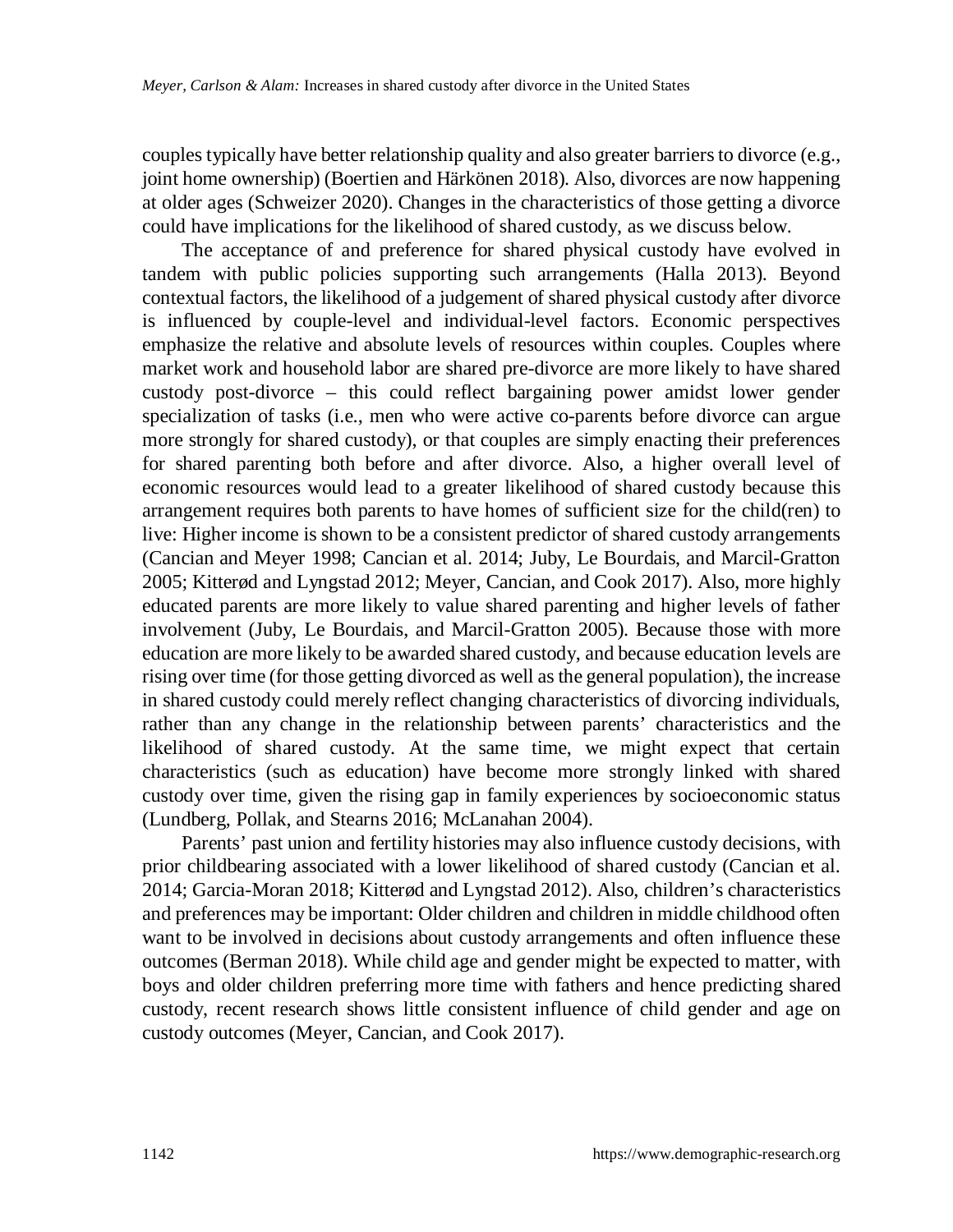In this paper we provide new evidence about the patterns and predictors of shared physical custody in the United States using eight waves of nationally representative data from 1994 to 2014, covering divorce cohorts from before 1985 through 2010–2014. We address four research questions. First, we evaluate the national time trend in shared physical custody over the past 30 years. Second, we explore the individual characteristics that predict a greater likelihood of shared custody, with a particular focus on whether the time trend can be explained by changing characteristics among those divorcing. Third, we conduct a non-linear Oaxaca-Blinder decomposition analysis to evaluate more formally whether the (presumed) national rise in shared physical custody is due to changing population composition or to changing associations between characteristics that predict shared custody (e.g., education) and the likelihood of having shared custody. Fourth and finally, we assess whether the national trend differs from that in Wisconsin – the US state about which we have the most research documenting a notable rise in shared physical custody.

## **3. Data, measures, and methods**

#### **3.1 Data**

We use data from the Child Support Supplement of the Current Population Survey for years 1994 through 2014. Fielded in April 1979 and 1982, and every other year thereafter, the CPS-CSS is a biennial survey that focuses on gathering data on child support and other issues in separated families. Individuals are eligible to participate if they are age 15 or older and live with their own child(ren) (under age 21) whose other parent is absent from the household. This information complements data collected in the CPS Annual Social and Economic Supplement, fielded in March, which provides information about income sources in the previous calendar year.

We use data from the CPS-CSS taken in eight survey years: 1994, 1996, 1998, 2004, 2006, 2008, 2010, and 2014 (years with consistent data), based on public use files available at NBER ([https://data.nber.org/data/cps\\_index.htm](https://data.nber.org/data/cps_index.htm)).[7](#page-8-0) Each survey includes information about divorces that occurred at any time prior to the survey as long as a child was age 21 or less at the time. We examine all parents with a resident child who responded to the survey indicating that at least one of their resident children had a parent who was living outside the household. We include only custodial parents who had been divorced;

<span id="page-8-0"></span><sup>&</sup>lt;sup>7</sup> A major change in the survey occurred in 1994, making it difficult to compare to prior years; we also exclude the surveys in 2000, 2002, and 2012 because they do not have consistent information on respondents' year of separation and divorce.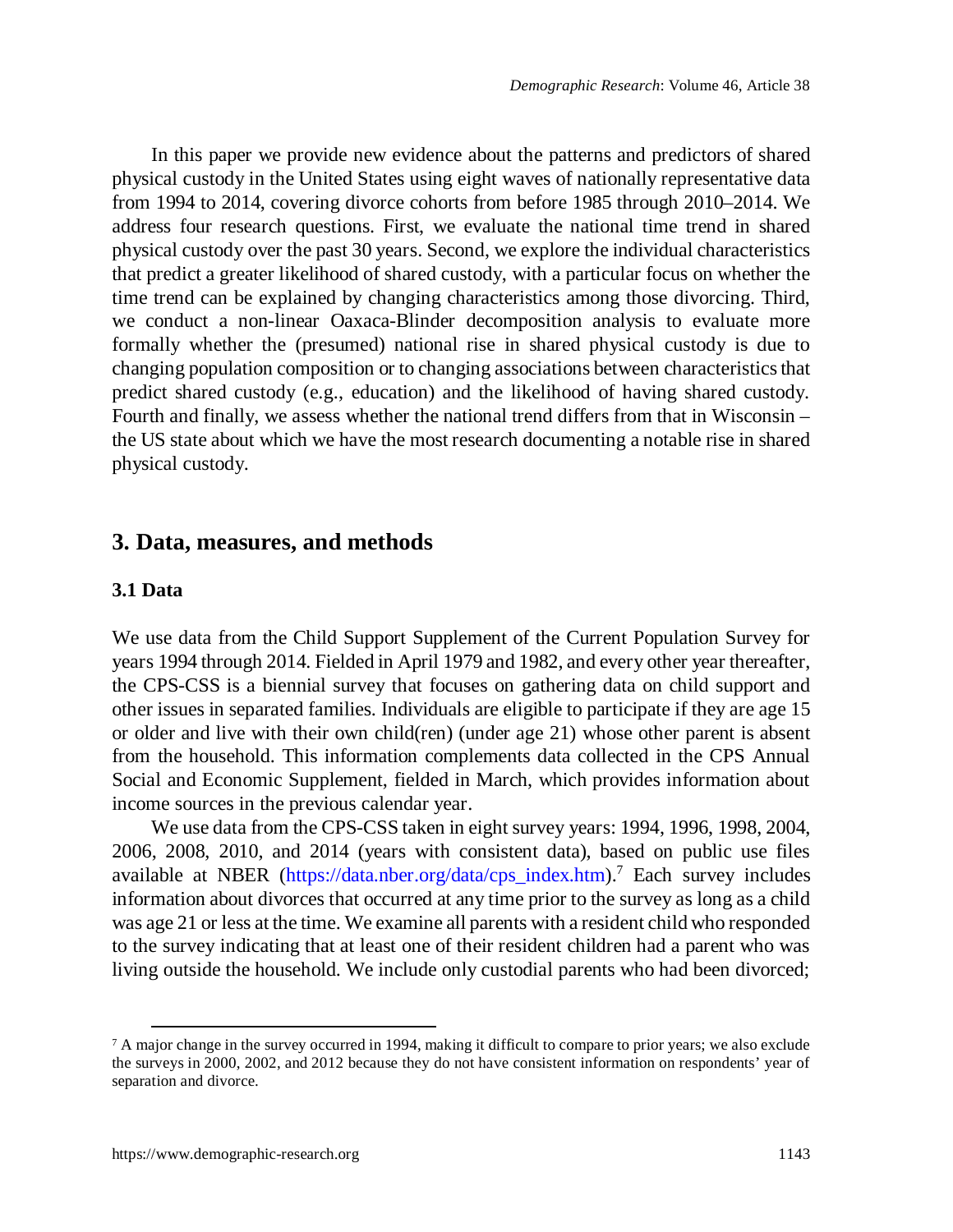this includes those currently divorced or remarried after having been divorced.[8](#page-9-0) We calculate the proportion of these parents who reported that they had shared physical custody, and whether this differs by the year of divorce and by other characteristics. We sort the data by year of divorce; given the relatively small number of divorce cases in any one year of the CPS within each state, we pool divorce vears into 5-year groups.<sup>[9](#page-9-1)</sup>

#### **3.2 Sample**

In our main sample we include any ever-divorced custodial parent of a minor child across all of the survey years we examine. Table 1 provides information about our sample, overall and by divorce year group. For the sample overall (first column), there were 18,757 ever-divorced custodial parents. The majority of these custodial parents (79%) were mothers (versus fathers).<sup>[10](#page-9-2)</sup> In terms of age at divorce, 37% were age 29 or younger, 44% were ages 30–39, and 19% were age 40 or older. The majority of the sample (76%) was white non-Hispanic, 10% was black non-Hispanic, 5% was other non-Hispanic, and 10% was Hispanic; 8% was foreign-born. There is notable variation in education – 9% with less than high school, 34% with a high school degree, 36% with some college, and 21% with a bachelor's degree or higher. With respect to marital status at the time of the survey, the majority of respondents (70%) indicated that they were currently divorced, and 30% were currently (re)married. The average number of children is 1.61, and the gender composition of children is rather evenly divided between mixed, all female, and all male. Overall, 22% of the full sample reported that they were awarded shared physical custody.

<span id="page-9-0"></span><sup>&</sup>lt;sup>8</sup> We are able to identify the year of the most recent divorce, but a limitation of these data is that we may have the wrong year that a child's parents divorced if the custodial parent was divorced more than once. Moreover, a nonmarital child born after a divorce may be incorrectly assigned as a child of divorce. Custodial parents who remarried after a divorce and were subsequently widowed  $(n = 116)$  are excluded from our analysis sample because of the difficulty identifying whether the child's parents were previously married to each other.

<span id="page-9-1"></span><sup>&</sup>lt;sup>9</sup> We construct cohorts from repeated cross-sections; to ensure sufficient cases for the analyses we want to conduct we keep any case that meets our inclusion criteria, rather than attempting to include only the 'flow' (those who were recently divorced in the year of the survey). This approach means that a custodial parent who had young children at the time of divorce could enter our data multiple times, and this could bias our estimates if, for example, custody arrangements do not change over the life of a case, but the probability of shared custody is strongly related to the child's age at the time of divorce. We have checked the robustness of our results compared to an analysis sample in which we include only the flow of divorces (i.e., recent divorces before each survey). Because the results were quite similar, we keep the larger sample for analysis.

<span id="page-9-2"></span><sup>&</sup>lt;sup>10</sup> The CPS-CSS has not historically identified same-sex couples, so we are not able to analyze them.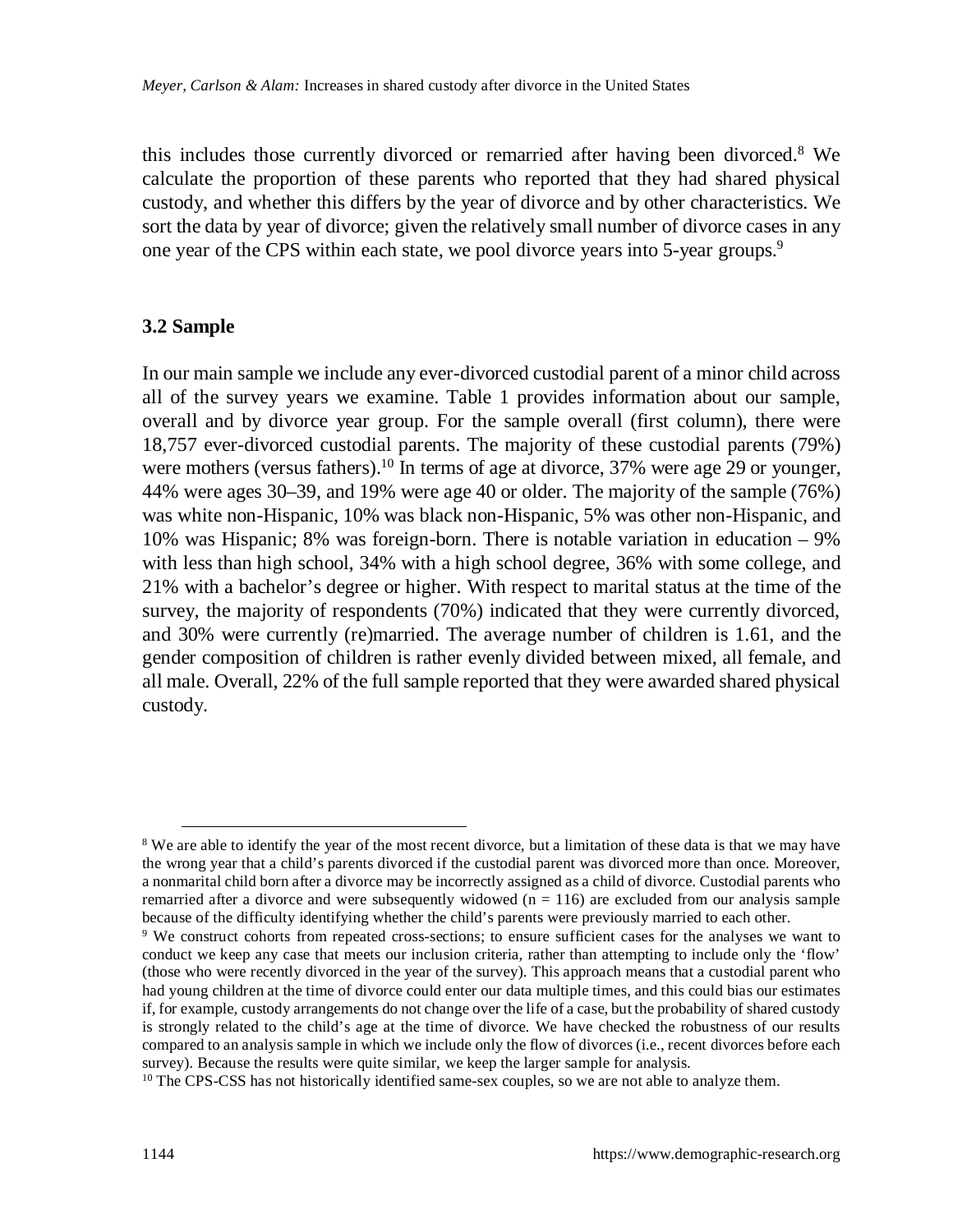|                                | Divorce Year Groups |        |        |        |          |          |          |         |  |
|--------------------------------|---------------------|--------|--------|--------|----------|----------|----------|---------|--|
|                                | Before              | 1985-  | 1990-  | 1995-  | $2000 -$ | $2005 -$ | $2010 -$ |         |  |
|                                | 1985                | 1990   | 1994   | 1999   | 2004     | 2009     | 2014     | Overall |  |
|                                | % or M              | % or M | % or M | % or M | % or M   | % or M   | % or M   | % or M  |  |
| Gender                         |                     |        |        |        |          |          |          |         |  |
| Female                         | 79.4%               | 78.9%  | 79.7%  | 77.7%  | 78.7%    | 77.0%    | 75.1%    | 78.5%   |  |
| Male                           | 20.6%               | 21.1%  | 20.3%  | 22.3%  | 21.3%    | 23.0%    | 24.9%    | 21.5%   |  |
| Age at divorce                 |                     |        |        |        |          |          |          |         |  |
| Less than 30                   | 65.8%               | 50.6%  | 40.0%  | 32.1%  | 28.3%    | 22.9%    | 17.0%    | 37.0%   |  |
| $30 - 39$                      | 30.7%               | 41.8%  | 45.9%  | 48.6%  | 43.8%    | 43.9%    | 40.1%    | 43.6%   |  |
| Above 40                       | 3.5%                | 7.5%   | 14.1%  | 19.3%  | 27.9%    | 33.2%    | 42.9%    | 19.4%   |  |
| Race/ethnicity                 |                     |        |        |        |          |          |          |         |  |
| White non-Hispanic             | 75.7%               | 79.2%  | 78.9%  | 77.0%  | 74.2%    | 72.5%    | 69.9%    | 76.3%   |  |
| Black non-Hispanic             | 11.3%               | 9.9%   | 9.3%   | 9.0%   | 10.2%    | 9.4%     | 10.7%    | 9.7%    |  |
| Other non-Hispanic             | 4.2%                | 3.9%   | 3.9%   | 4.5%   | 4.8%     | 5.9%     | 4.1%     | 4.5%    |  |
| Hispanic                       | 8.8%                | 7.0%   | 7.9%   | 9.5%   | 10.8%    | 12.2%    | 15.3%    | 9.5%    |  |
| Foreign-born                   | 6.2%                | 4.9%   | 6.8%   | 7.6%   | 8.8%     | 10.1%    | 11.1%    | 7.6%    |  |
| Education                      |                     |        |        |        |          |          |          |         |  |
| Less than high school          | 12.0%               | 10.9%  | 10.5%  | 8.9%   | 7.4%     | 8.4%     | 8.1%     | 9.4%    |  |
| High school degree             | 36.9%               | 36.8%  | 35.8%  | 34.0%  | 32.0%    | 28.4%    | 28.0%    | 33.7%   |  |
| Some college                   | 33.8%               | 34.3%  | 36.1%  | 35.7%  | 36.5%    | 37.8%    | 35.7%    | 35.8%   |  |
| Bachelor's degree or more      | 17.3%               | 17.9%  | 17.6%  | 21.5%  | 24.1%    | 25.5%    | 28.1%    | 21.0%   |  |
| <b>Current marital status</b>  |                     |        |        |        |          |          |          |         |  |
| Remarried                      | 42.7%               | 42.1%  | 30.9%  | 30.3%  | 24.9%    | 18.5%    | 14.1%    | 30.0%   |  |
| Divorced<br>Number of children | 57.3%               | 57.9%  | 69.1%  | 69.7%  | 75.1%    | 81.5%    | 85.9%    | 70.0%   |  |
| (mean)                         | 1.40                | 1.53   | 1.60   | 1.59   | 1.67     | 1.71     | 1.78     | 1.61    |  |
| (SD)                           | (0.72)              | (0.75) | (0.82) | (0.81) | (0.86)   | (0.84)   | (0.88)   | (0.82)  |  |
| Gender of child(ren)           |                     |        |        |        |          |          |          |         |  |
| Mixed                          | 20.3%               | 25.6%  | 27.9%  | 28.5%  | 31.6%    | 32.0%    | 38.0%    | 28.7%   |  |
| All female                     | 37.2%               | 35.3%  | 34.6%  | 34.1%  | 32.6%    | 32.6%    | 27.9%    | 33.9%   |  |
| All male                       | 42.5%               | 39.1%  | 37.5%  | 37.3%  | 35.7%    | 35.4%    | 34.2%    | 37.4%   |  |
| Shared custody awarded         |                     |        |        |        |          |          |          |         |  |
| by court or judge              | 12.5%               | 16.4%  | 19.0%  | 23.7%  | 26.0%    | 29.1%    | 33.6%    | 22.1%   |  |
| <b>Observations</b>            | 1.671               | 2,519  | 4.407  | 3,450  | 3,752    | 2,194    | 764      | 18,757  |  |

### **Table 1: Description of custodial parent sample, overall and by divorce year group**

*Notes*: Data from Current Population Survey, Child Support Supplement. Survey years 1994, 1996, 1998, 2004, 2006, 2008, 2010,<br>2014. All figures are unweighted. M = mean; SD = standard deviation

Table 1 also divides the sample into divorce-year groups, from divorces that occurred before 1985 followed by 5-year groups for 1985–1989, 1990–1994, 1995–1999, 2000–2004, 2005–2009, and 2010–2014. Evaluating how the individual characteristics differ across divorce years, we find that the gender composition remains similar, age at divorce gets older, racial/ethnic background becomes somewhat less white non-Hispanic and more Hispanic, respondents are more likely to be foreign-born, educational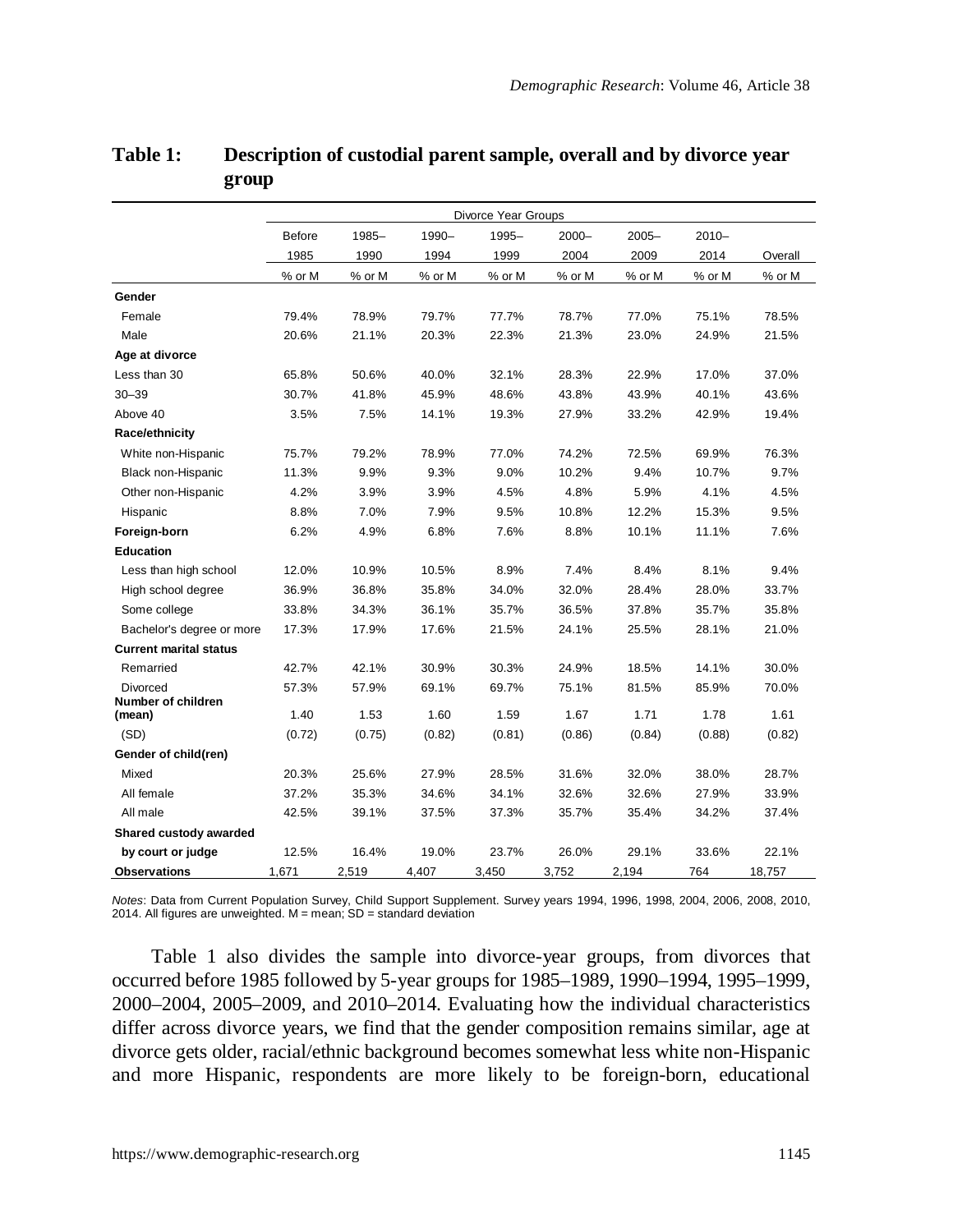attainment gets higher, current marital status is more likely to be divorced rather than remarried, the mean number of children rises, and the gender composition is more likely to be mixed. For some of our analyses we distinguish 'early' divorces, which we define as 1989 or before, from 'late' divorces, which we define as 2005 or later.

## **3.3 Measures**

Our main outcome of interest is the custodial parent's response to the question, "Did a court or judge ever give you and [the other parent] joint [shared] physical custody?" Our main focus is the time trend: Individuals provide the year of their most recent divorce or separation, and we use this to define divorce-year groups as well as to calculate age at divorce. In our multivariate analyses predicting physical custody we include variables taken from the previous literature, including gender, age at divorce, current education, race/ethnicity, nativity, the number and gender of children, and current marital status. Unfortunately, union and fertility histories as well as income and children's age at the time of divorce are not available in the CPS. We include (but do not show) indicator variables for each state to control for state-specific differences. No information is available on the other parent, so we are not able to include some variables considered in the prior research based on couples (e.g., total couple income, the mother's income compared to the father's, or whether either parent had legal representation at the time of divorce).

## **3.4 Analysis**

We use multivariate non-linear probability (logit) models to explore our questions of interest. We estimate logistic regressions to assess factors related to shared custody, focusing on the time trend. We use a sequential modeling strategy, with Model 1 including only indicator variables for states and the divorce-year group variables. This enables us to assess whether shared custody is becoming more likely over time. In Model 2 we also include a range of variables about individuals and families to see if the likelihood of shared custody still increases over time once demographic characteristics are controlled.

As noted above, some characteristics change over time among divorced custodial parents, and the reason for the increase in shared custody could merely be that characteristics associated with shared custody are increasing in the population of those divorcing. To explore this issue, we first estimate non-linear probability (logit) models on shared custody in early-divorce-year groups and late-divorce-year groups separately,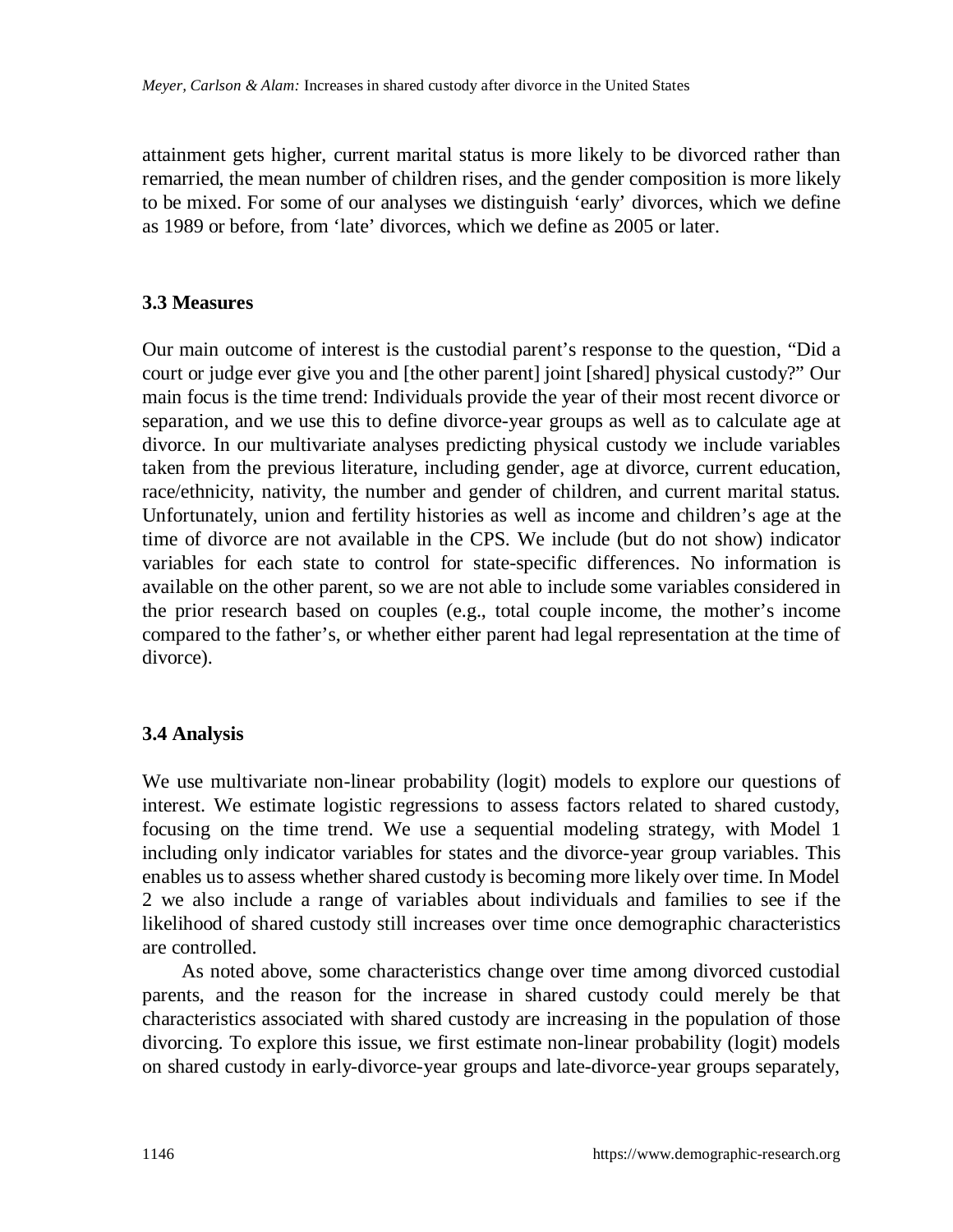considering whether the marginal effects on all control variables differ between the periods. We then conduct a decomposition analysis, evaluating whether the changes observed over time are due to changing characteristics of the population across the two time periods (known as 'endowments') or to the changing relationship between the characteristics included and the likelihood of shared custody (known as 'differentials' or 'coefficients'). Since we are using a binary outcome variable, we use a variation of the Blinder–Oaxaca decomposition model for binary outcomes.

Finally, our last research question compares the level of shared custody in the United States with that in Wisconsin. We again use a sequential modeling strategy and non-linear probability models. Our first model is simple, containing only an indicator variable for Wisconsin, which shows whether shared custody is overall more likely in Wisconsin than elsewhere. We then add the divorce-year groups and then also add demographic characteristics. Our interest is in whether these additions change the coefficient on the Wisconsin indicator variable. If they do, this implies that the differences between Wisconsin and elsewhere are related to the characteristics of those divorcing.

#### **3.5 Robustness checks**

We conduct four robustness checks. First, because we may be assigning the wrong divorce year to those who have been divorced more than once, we examine results after excluding those with multiple divorces ( $n = 17,413$ ). Second, the Census Bureau uses an imputation technique to assign values to those with missing data; we check the robustness of our results by limiting the sample to those who have unimputed data for divorce year and joint custody ( $n = 11,920$ ). Third, because there may be some divorcing couples with shared custody in which both parents claim custodial status (and are thus counted twice), we check the robustness of our results to excluding fathers ( $n = 14,724$ ). Fourth, given the known concerns about decomposition with a binary outcome (Fairlie 2005), we check the robustness of our choice of non-linear decomposition by also conducting a linear Blinder–Oaxaca decomposition.

## **4. Results**

We first evaluated the national time trend in shared physical custody as the percentage of divorce cases occurring before 1985 and over the subsequent three decades. Figure 1 shows that the proportion of US divorces where shared physical custody was awarded increased steadily over time, from 13% of divorces before 1985, to 16% for divorces in 1985–1990, 19% of divorces 1990–1994, 24% of divorces in 1995–1999, 26% of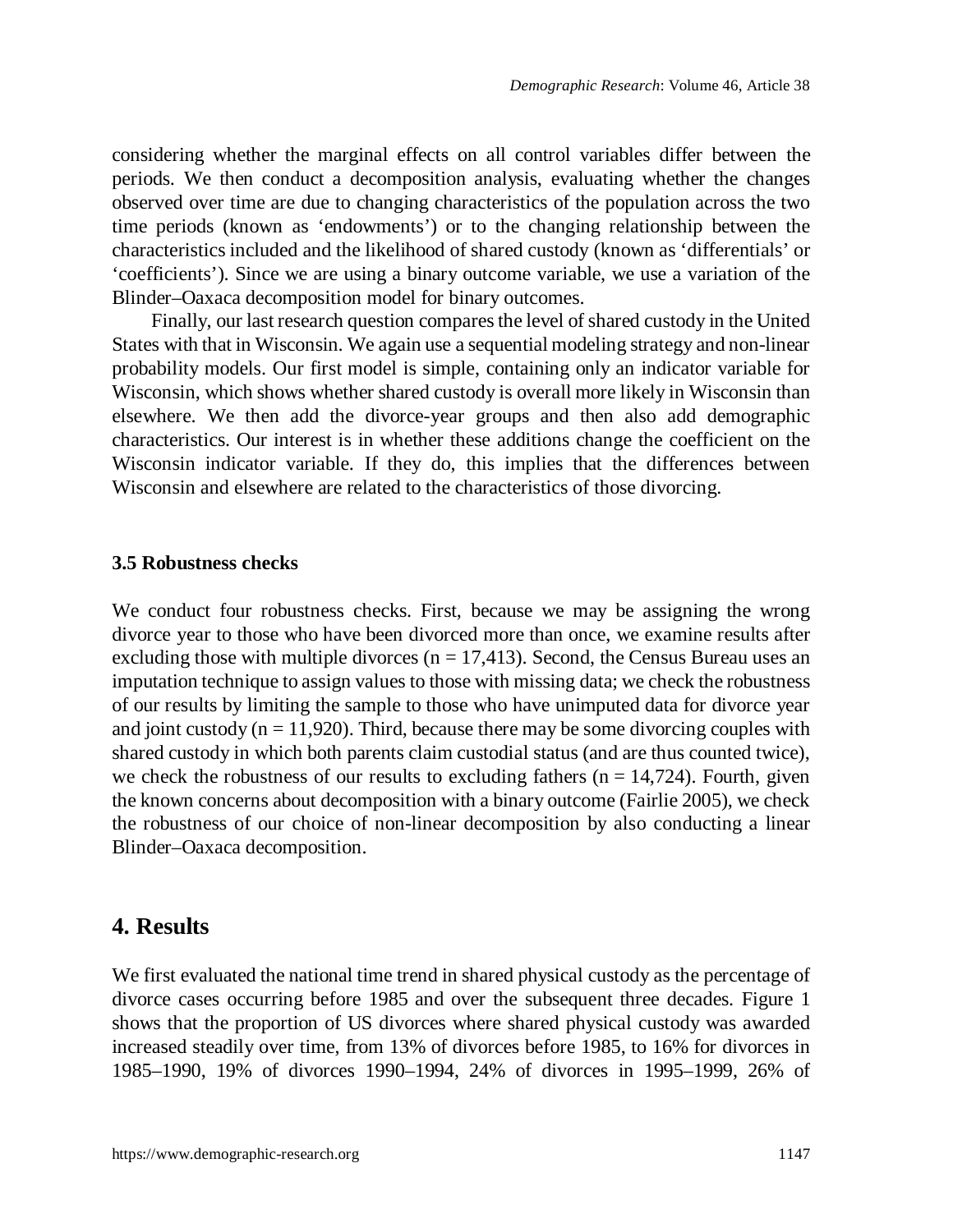divorces in 2000–2004, 29% of divorces in 2005–2009, and 34% of divorces in 2010– 2014. As such, the trend appears to be a steady increase that is approximately linear.

Second, we examined the individual characteristics that predict shared physical custody. As shown in Table 2, Model 1 shows that for the full sample the likelihood of shared physical custody increases significantly and steadily across divorce year groups, even when state differences are controlled for. The probability of shared custody increases by about 3 percentage points for each subsequent divorce-year group: Divorces that occurred in 1985–1989 were 3.9 percentage points more likely to have shared physical custody than divorces that occurred before 1985. The comparable figure rises steadily across years such that divorces in 2010–2014 were 20.2 percentage points more likely to be awarded shared custody than those before 1985. Therefore, holding statespecific differences constant, we observe the same time trend as in Figure 1.



**Figure 1: Shared custody awards: National trend by divorce cohort**

*Source*: Authors' calculations from the Current Population Survey – Child Support Supplement, various years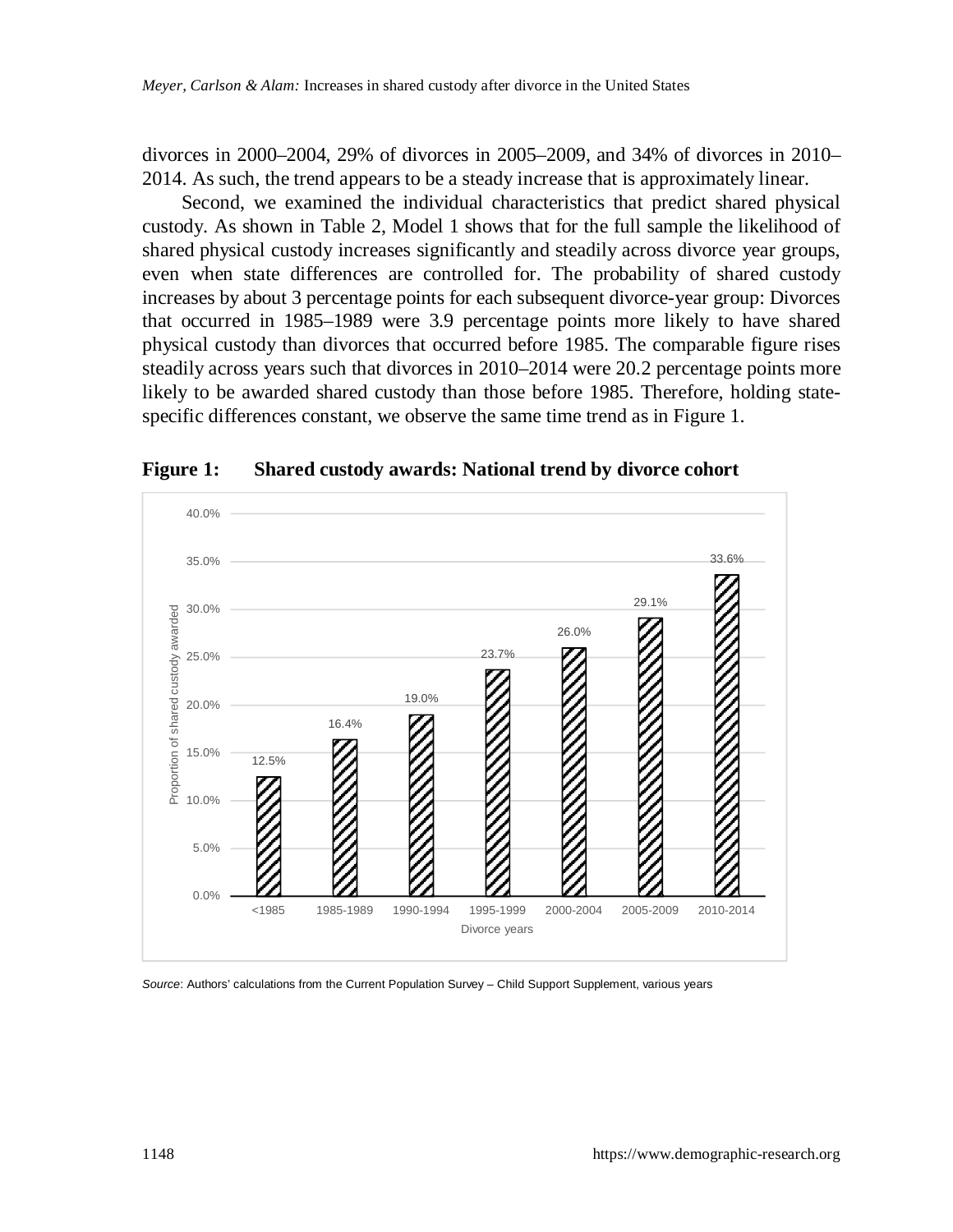|                                                   |          | Model 1 |         | Model 2  |         |         |  |
|---------------------------------------------------|----------|---------|---------|----------|---------|---------|--|
|                                                   | Marg Eff | Std Err | P-value | Marg Eff | Std Err | P-value |  |
| Divorce year groups (compared to before 1985)     |          |         |         |          |         |         |  |
| 1985-1989                                         | 0.039    | (0.01)  | 0.000   | 0.036    | (0.01)  | 0.002   |  |
| 1990-1994                                         | 0.063    | (0.01)  | 0.000   | 0.062    | (0.01)  | 0.000   |  |
| 1995-1999                                         | 0.108    | (0.01)  | 0.000   | 0.102    | (0.01)  | 0.000   |  |
| 2000-2004                                         | 0.129    | (0.01)  | 0.000   | 0.122    | (0.01)  | 0.000   |  |
| 2005-2009                                         | 0.157    | (0.01)  | 0.000   | 0.150    | (0.01)  | 0.000   |  |
| 2010-2014                                         | 0.202    | (0.02)  | 0.000   | 0.192    | (0.02)  | 0.000   |  |
| Female                                            |          |         |         | $-0.105$ | (0.01)  | 0.000   |  |
| Age at divorce (compared to less than 30)         |          |         |         |          |         |         |  |
| $30 - 39$                                         |          |         |         | 0.021    | (0.01)  | 0.002   |  |
| Above 40<br>Education (compared to less than high |          |         |         | 0.022    | (0.01)  | 0.013   |  |
| school)                                           |          |         |         |          |         |         |  |
| High school degree                                |          |         |         | 0.061    | (0.01)  | 0.000   |  |
| Some college                                      |          |         |         | 0.082    | (0.01)  | 0.000   |  |
| Bachelor's degree or more                         |          |         |         | 0.143    | (0.01)  | 0.000   |  |
| Race/ethnicity (compared to white non-Hispanic)   |          |         |         |          |         |         |  |
| Black non-Hispanic                                |          |         |         | $-0.098$ | (0.01)  | 0.000   |  |
| Other non-Hispanic                                |          |         |         | $-0.044$ | (0.02)  | 0.004   |  |
| Hispanic                                          |          |         |         | $-0.039$ | (0.01)  | 0.001   |  |
| Foreign-born                                      |          |         |         | $-0.038$ | (0.01)  | 0.005   |  |
| Number of children                                |          |         |         | $-0.004$ | (0.00)  | 0.345   |  |
| Gender of child(ren) (compared to mixed)          |          |         |         |          |         |         |  |
| All female                                        |          |         |         | $-0.008$ | (0.01)  | 0.358   |  |
| All male                                          |          |         |         | $-0.006$ | (0.01)  | 0.476   |  |
| Current marital status (compared to remarried)    |          |         |         |          |         |         |  |
| Divorced                                          |          |         |         | $-0.027$ | (0.01)  | 0.000   |  |
| <b>Observations</b>                               |          | 18,757  |         |          | 18,757  |         |  |

### **Table 2: Predicting shared custody: Divorce year trends and demographics**

*Notes*: The table reports marginal effect estimates from logit regressions of a dummy variable of shared custody on divorce year groups and sample demographics. All regressions control for individual state dummies. The sample consists of custodial parents from the Current Population Survey – Child Support Supplement, survey years 1994, 1996, 1998, 2004, 2006, 2008, 2010, 2014. Robust standard errors in parentheses.

A number of individual characteristics were shown to be associated with a higher or lower likelihood of shared custody in the full model for the full sample, as shown in Model 2. Women were less likely to report shared physical custody than men. Those who were older at the time of divorce were more likely to report shared custody. Educational attainment was strongly linked with a higher likelihood of shared custody: Compared to those with less than high school education, parents with each higher level of education were substantially more likely to have shared custody – those with a bachelor's degree were 14.3 percentage points more likely to report a shared physical custody arrangement than those with less than high school education. Race/ethnicity was also linked to the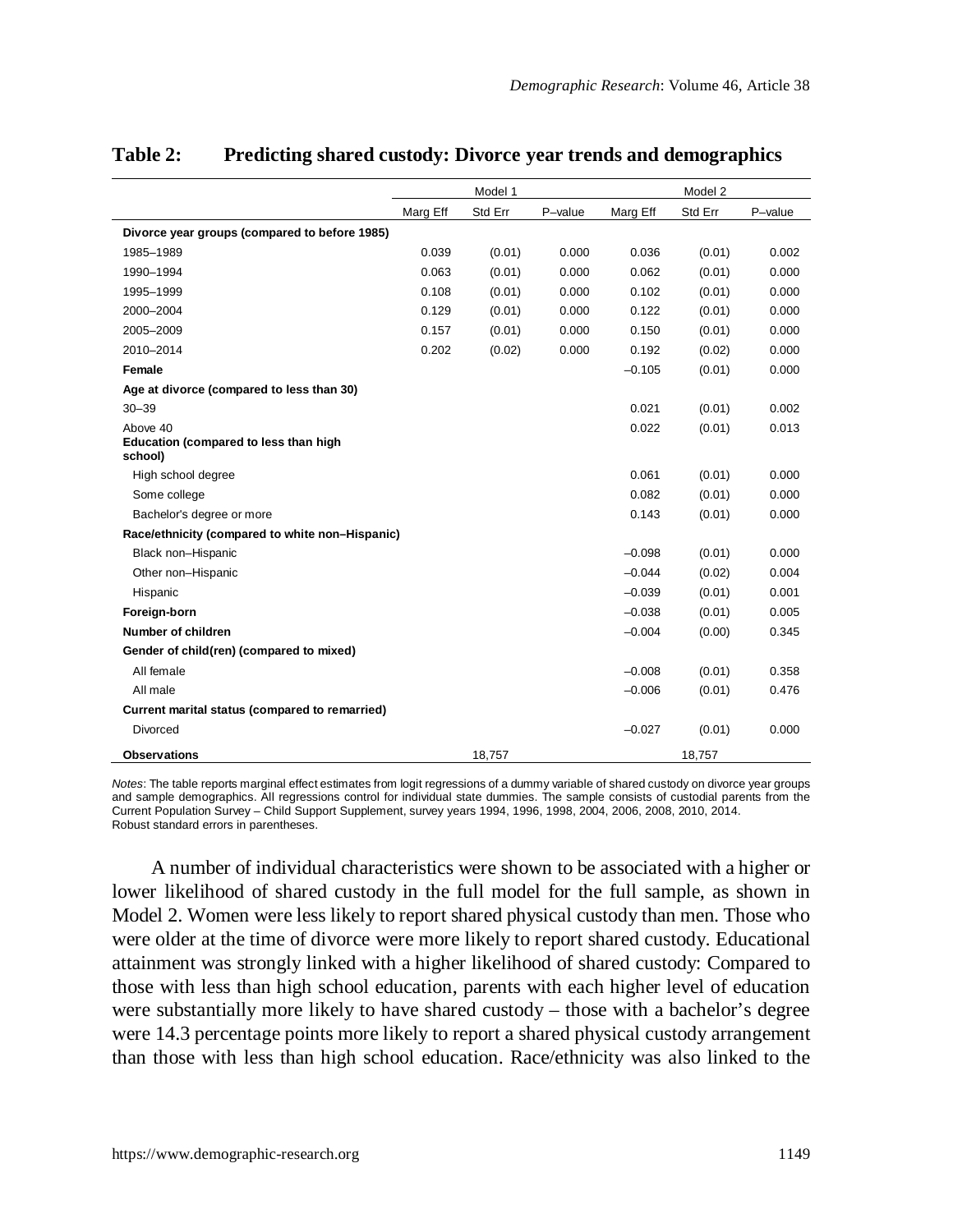likelihood of shared custody. Compared to white parents, other non-Hispanic groups were much less likely to report a shared custody agreement: 9.8 percentage points lower for those who are black non-Hispanic, 4.4 percentage points lower for those who are other non-Hispanic, and 3.9 percentage points lower for those who are Hispanic. Also, those who were foreign-born were 3.6 percentage points less likely to report shared custody than those who were native-born. There appears to be no difference by the total number of children or based on the gender composition of the child(ren), whether all girls or all boys (versus mixed gender). Those whose marital status at the time of the survey was divorced were 2.7 percentage points less likely to report shared custody than those who were currently remarried. Taken together, our analysis suggests that shared custody is typically more common among white, socioeconomically advantaged parents.

When we evaluated those whose divorces occurred in 1989 and before ('early') and 2005 or later ('late'), shown in Table 3, we found generally similar patterns to the full sample, although not all estimates were statistically significant at conventional levels. For both early and late divorces, women were consistently less likely to report shared custody, and the gender difference was even larger in the more recent cohort (the results of a test of the difference in coefficients is shown in the last column). Among late divorces, older parents were more likely to report shared custody. Education was linked to a higher likelihood of shared custody in both periods, especially having a bachelor's degree or higher, and education became a more important predictor in the later period. Black non-Hispanic respondents were significantly less likely to report shared custody than non-Hispanic whites for both early and late divorces, and this negative association was larger for the later divorce groups. Other non-Hispanic respondents and Hispanic respondents were less likely to report shared custody, but only for later divorces; the negative association was larger for the latter group. There was no difference in the likelihood of shared custody between foreign-born and native-born respondents in either period. As with the full sample, there was no difference by total number of children or child gender composition for either time period. During the early period, respondents who were divorced at the time of the survey were less likely to report shared custody than those who had remarried; there was no difference in the later period. Overall, comparing estimates for the early versus late period of divorce years, we found that several individual characteristics became more important over time; in particular, shared custody became more strongly tied to older age, socioeconomic advantage (education), and non-Hispanic white racial background.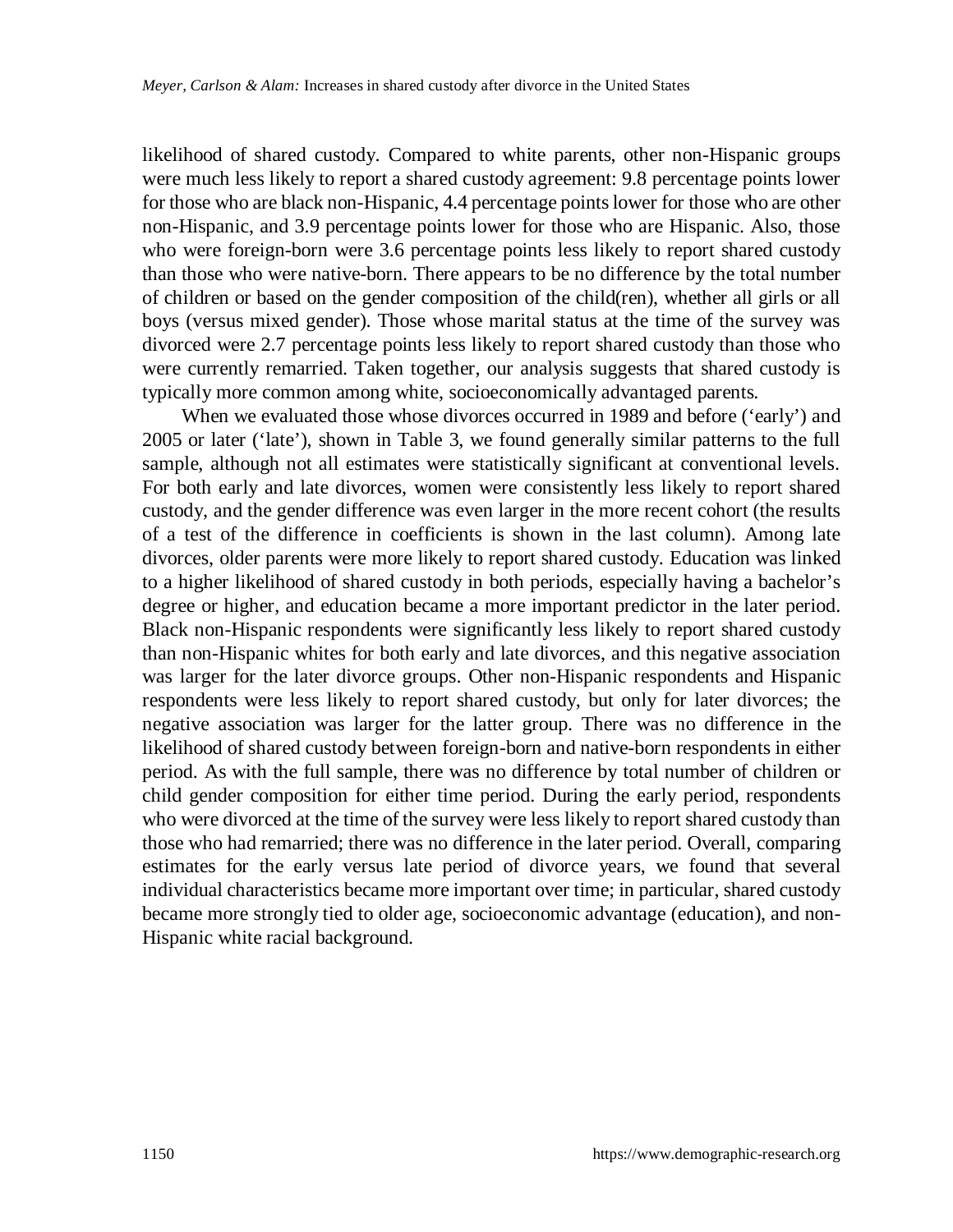|                                                                   |          | 1                    |         |                     | 3       |         |                         |
|-------------------------------------------------------------------|----------|----------------------|---------|---------------------|---------|---------|-------------------------|
|                                                                   |          | Early Divorce Cohort |         | Late Divorce Cohort |         |         |                         |
|                                                                   | Marg Eff | Std Err              | P-value | Marg Eff            | Std Err | P-value | Test of<br>significance |
| Female<br>Age at divorce (compared to less than<br>30)            | $-0.085$ | (0.01)               | 0.000   | $-0.139$            | (0.02)  | 0.000   | 0.000                   |
| $30 - 39$                                                         | 0.015    | (0.01)               | 0.186   | 0.030               | (0.02)  | 0.156   | 0.053                   |
| Above 40<br>Education (compared to less than high<br>school)      | $-0.009$ | (0.02)               | 0.678   | 0.062               | (0.02)  | 0.007   | 0.203                   |
| High school degree                                                | 0.032    | (0.02)               | 0.071   | 0.078               | (0.03)  | 0.007   | 0.001                   |
| Some college                                                      | 0.035    | (0.02)               | 0.050   | 0.145               | (0.03)  | 0.000   | 0.000                   |
| Bachelor's degree or more                                         | 0.082    | (0.02)               | 0.000   | 0.200               | (0.03)  | 0.000   | 0.000                   |
| Race/ethnicity (compared to white non-Hispanic)                   |          |                      |         |                     |         |         |                         |
| Black non-Hispanic                                                | $-0.042$ | (0.02)               | 0.021   | $-0.184$            | (0.03)  | 0.000   | 0.000                   |
| Other non-Hispanic                                                | $-0.002$ | (0.03)               | 0.937   | $-0.091$            | (0.04)  | 0.017   | 0.099                   |
| Hispanic                                                          | 0.000    | (0.02)               | 0.994   | $-0.084$            | (0.03)  | 0.005   | 0.062                   |
| Foreign born                                                      | $-0.007$ | (0.03)               | 0.791   | $-0.054$            | (0.03)  | 0.118   | 0.207                   |
| Number of children<br>Gender of child(ren) (compared to<br>mixed) | $-0.010$ | (0.01)               | 0.283   | $-0.008$            | (0.01)  | 0.527   | 0.221                   |
| All female                                                        | $-0.014$ | (0.02)               | 0.421   | $-0.029$            | (0.02)  | 0.221   | 0.154                   |
| All male                                                          | $-0.018$ | (0.02)               | 0.310   | $-0.025$            | (0.02)  | 0.296   | 0.145                   |
| Current marital status (compared to remarried)                    |          |                      |         |                     |         |         |                         |
| Divorced                                                          | $-0.034$ | (0.01)               | 0.004   | $-0.021$            | (0.02)  | 0.345   | 0.013                   |
| <b>Observations</b>                                               |          | 4,190                |         |                     | 2,958   |         |                         |

## **Table 3: Predicting shared custody across early and late divorce cohorts**

*Notes*: The table reports marginal effect estimates from a logit regression of a dummy variable of shared custody on sample demographics and individual state dummies. The first set of columns show the regression on the sample of custodial parents who were divorced 'early'; i.e., divorced pre-1994. The second set of columns show the regression on the sample of custodial parents who were divorced 'late'; i.e., divorced between 2010 and 2014. The last column provides estimates of the test of the difference of estimates between the early and the late samples.

Third, we used a non-linear Oaxaca Blinder decomposition to evaluate whether the rise in shared custody could be primarily attributed to changes in the composition of the population over time versus changes in how individual characteristics were associated with shared custody. Here, we again considered the two periods of 'early' divorces (1989 and before) and 'late' divorces (2005 or later) within the 30-year period that we analyzed. As shown in Table 4, we found that the shift in shared custody across the two periods observed did not appear to be due to changes in population composition ('endowments') but rather to the associations between demographic characteristics and the likelihood of shared custody ('differentials'). Of the 15.4 percentage-point difference between time periods in the level of shared custody (14.9% for the early divorce cohort versus 30.3% for the late divorce cohort), fully 11.5 percentage points (or 75% of the difference) was accounted for by the changing differentials  $(p<.01)$ ; by contrast, the estimate for endowments was very small  $(-.002)$ . In other words, the major difference across the two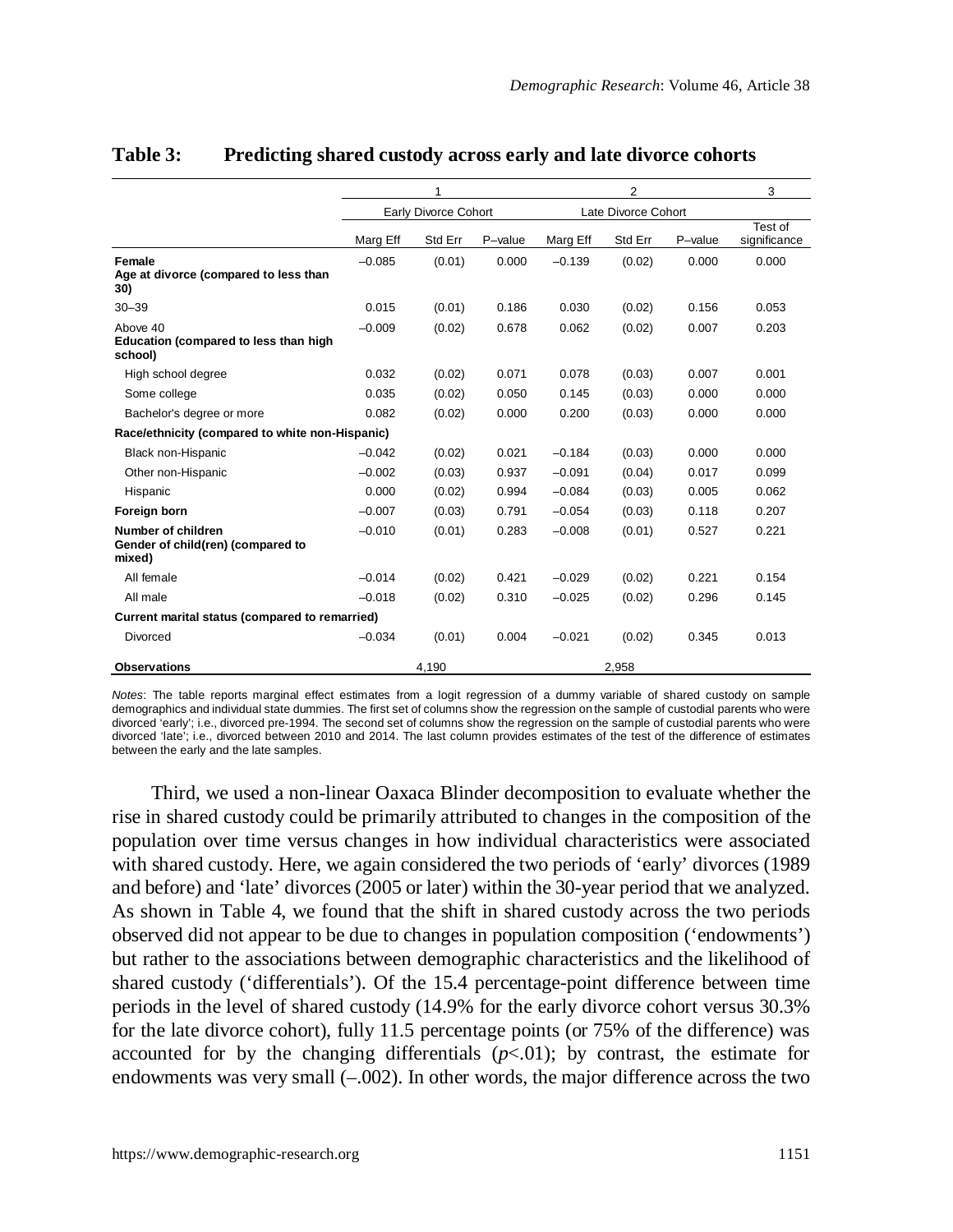periods leading to a higher prevalence of shared custody was not the population composition itself but the way in which characteristics within the population predicted shared custody. This result seems to be driven by positive estimates for 'some college education' and 'white non-Hispanic' and to some extent the estimate for 'age above 40'; none of the other estimated coefficients showed clear evidence of association with shared custody.

|                      |              | Robust    |         |                    |       |  |
|----------------------|--------------|-----------|---------|--------------------|-------|--|
|                      | Coefficients | Std. Err. | P-value | 95% Conf. Interval |       |  |
| Late divorce cohort  | 0.303        | 0.008     | 0.000   | 0.286              | 0.319 |  |
| Early divorce cohort | 0.149        | 0.005     | 0.000   | 0.138              | 0.159 |  |
| <b>Difference</b>    | 0.154        |           | 0.000   | 0.134              | 0.174 |  |
| Endowments           | $-0.002$     | 0.008     | 0.795   | $-0.019$           | 0.014 |  |
| <b>Differentials</b> | 0.115        | 0.014     | 0.000   | 0.088              | 0.142 |  |
| Interaction          | 0.041        | 0.013     | 0.002   | 0.015              | 0.067 |  |
| Observations         | 7.148        |           |         |                    |       |  |

## **Table 4: Non-linear Blinder-Oaxaca decomposition across early and late divorce cohorts**

*Notes*: The table shows estimates from a non-linear Blinder-Oaxaca decomposition analysis, comparing divorces in an early cohort (1989 or before) to divorces in a late cohort (2005 or later).

Our fourth research question focused on understanding the extent to which the overall US trend follows the trend observed for Wisconsin, which has been the subject of much prior research. These data do show a higher level of shared custody in Wisconsin than the remainder of the US states, 33% compared to 22%. To understand whether the higher percentage in Wisconsin can be 'accounted for' by individual characteristics, we estimated non-linear probability regression models predicting shared custody that included a single dummy variable for Wisconsin. In Table 5, Model 1 shows that over the whole time period, divorces in Wisconsin were 9.4 percentage points more likely to be awarded shared custody compared to other states. When we included the variables representing divorce-year groups in Model 2, the Wisconsin coefficient declined modestly (to 8.5 percentage points). Model 3 added the individual characteristics we were able to measure in our dataset, and we found that the Wisconsin coefficient declined modestly (to 7.5 percentage points). Thus, the difference between Wisconsin and the national level or trend (for all states except Wisconsin) could not be explained by the characteristics of those who got divorced in Wisconsin. In other words, while gender, age, race, being foreign-born, education, and current marital status are all characteristics that significantly predicted a higher or lower likelihood of being awarded shared custody, holding all of these characteristics constant does not eliminate the significant difference between Wisconsin and all other states in this outcome.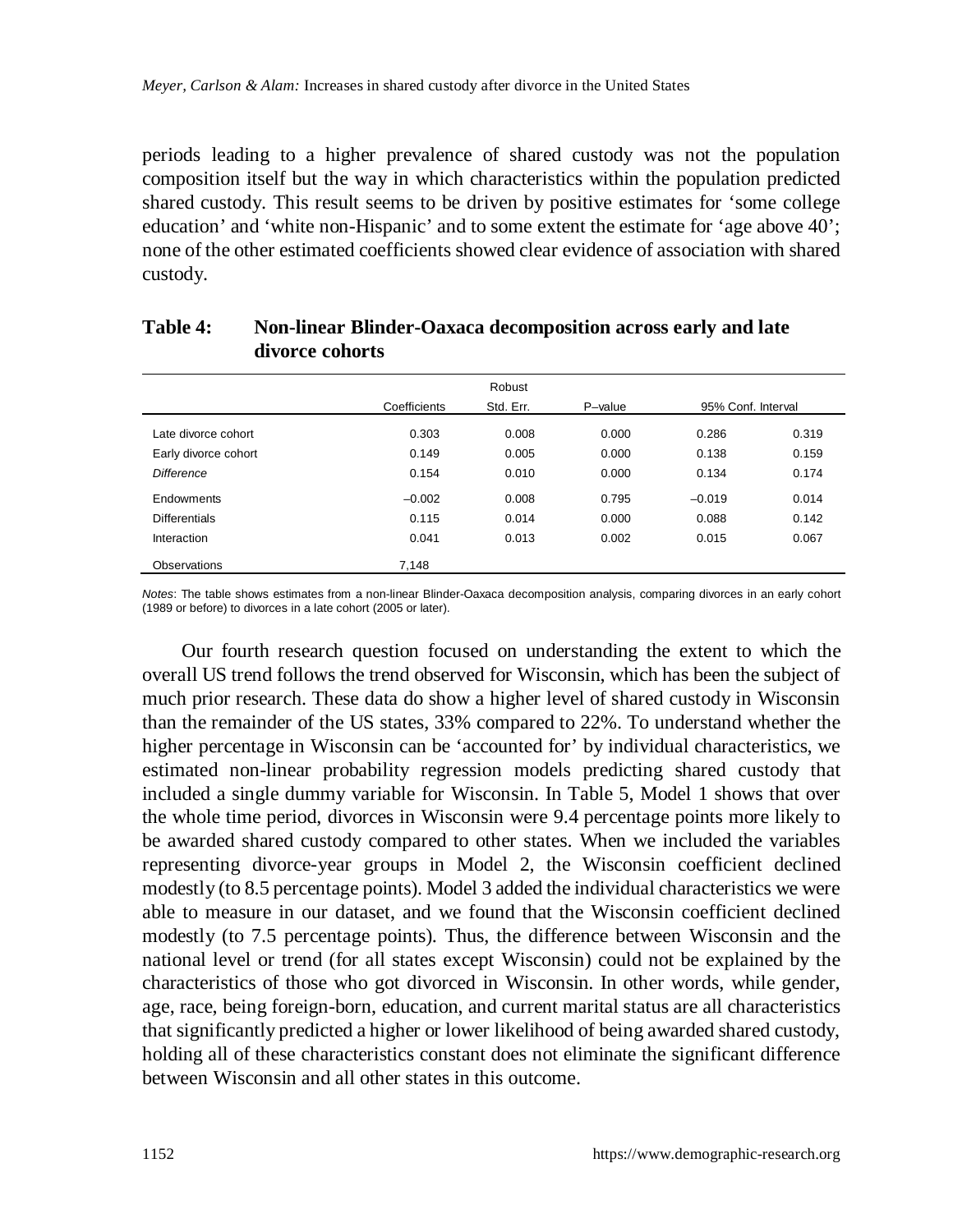|                                                                                 | Model 1  |         |         |          | Model 2 |         | Model 3  |         |         |
|---------------------------------------------------------------------------------|----------|---------|---------|----------|---------|---------|----------|---------|---------|
|                                                                                 | Marg Eff | Std Err | P-value | Marg Eff | Std Err | P-value | Marg Eff | Std Err | P-value |
| Wisconsin<br>Divorce year groups<br>(compared to before 1985)                   | 0.094    | (0.02)  | 0.000   | 0.085    | (0.02)  | 0.000   | 0.075    | (0.02)  | 0.000   |
| 1985-1989                                                                       |          |         |         | 0.040    | (0.01)  | 0.000   | 0.036    | (0.01)  | 0.001   |
| 1990-1994                                                                       |          |         |         | 0.065    | (0.01)  | 0.000   | 0.063    | (0.01)  | 0.000   |
| 1995-1999                                                                       |          |         |         | 0.112    | (0.01)  | 0.000   | 0.102    | (0.01)  | 0.000   |
| 2000-2004                                                                       |          |         |         | 0.135    | (0.01)  | 0.000   | 0.125    | (0.01)  | 0.000   |
| 2005-2009                                                                       |          |         |         | 0.165    | (0.01)  | 0.000   | 0.153    | (0.01)  | 0.000   |
| 2010-2014                                                                       |          |         |         | 0.211    | (0.02)  | 0.000   | 0.196    | (0.02)  | 0.000   |
| Female<br>Age at divorce (compared<br>to less than 30)                          |          |         |         |          |         |         | $-0.108$ | (0.01)  | 0.000   |
| $30 - 39$                                                                       |          |         |         |          |         |         | 0.022    | (0.01)  | 0.001   |
| Above 40<br><b>Education (compared to</b><br>less than high school)             |          |         |         |          |         |         | 0.023    | (0.01)  | 0.010   |
| High school degree                                                              |          |         |         |          |         |         | 0.062    | (0.01)  | 0.000   |
| Some college                                                                    |          |         |         |          |         |         | 0.089    | (0.01)  | 0.000   |
| Bachelor's degree or more<br>Race/ethnicity (compared<br>to white non-Hispanic) |          |         |         |          |         |         | 0.151    | (0.01)  | 0.000   |
| Black non-Hispanic                                                              |          |         |         |          |         |         | $-0.106$ | (0.01)  | 0.000   |
| Other non-Hispanic                                                              |          |         |         |          |         |         | $-0.030$ | (0.01)  | 0.044   |
| Hispanic                                                                        |          |         |         |          |         |         | $-0.027$ | (0.01)  | 0.021   |
| Foreign-born                                                                    |          |         |         |          |         |         | $-0.038$ | (0.01)  | 0.005   |
| Number of children<br>Gender of child(ren)<br>(compared to mixed)               |          |         |         |          |         |         | $-0.003$ | (0.00)  | 0.467   |
| All female                                                                      |          |         |         |          |         |         | $-0.008$ | (0.01)  | 0.398   |
| All male<br><b>Current marital status</b><br>(compared to remarried)            |          |         |         |          |         |         | $-0.006$ | (0.01)  | 0.485   |
| Divorced                                                                        |          |         |         |          |         |         | $-0.027$ | (0.01)  | 0.000   |
| <b>Observations</b>                                                             |          | 18.757  |         |          | 18.757  |         |          | 18.757  |         |

## **Table 5: Predicting shared custody: Wisconsin, divorce year trends and demographics**

*Notes*: The table reports marginal effect estimates from logit regressions of a dummy variable of shared custody on the dummy of the custodial parent being from Wisconsin, divorce year groups, and on sample demographics. The sample consists of custodial parents from the Current Population Survey – Child Support Supplement, survey years 1994, 1996, 1998, 2004, 2006, 2008, 2010, 2014. Robust standard errors in parentheses.

We conducted four robustness checks, with results not shown (available from the authors). Three robustness checks limited the analysis sample: first we excluded 1,344 custodial parents who were married more than once; second, we excluded 6,837 custodial parents who had their divorce year or custody imputed; and third, we excluded 4,033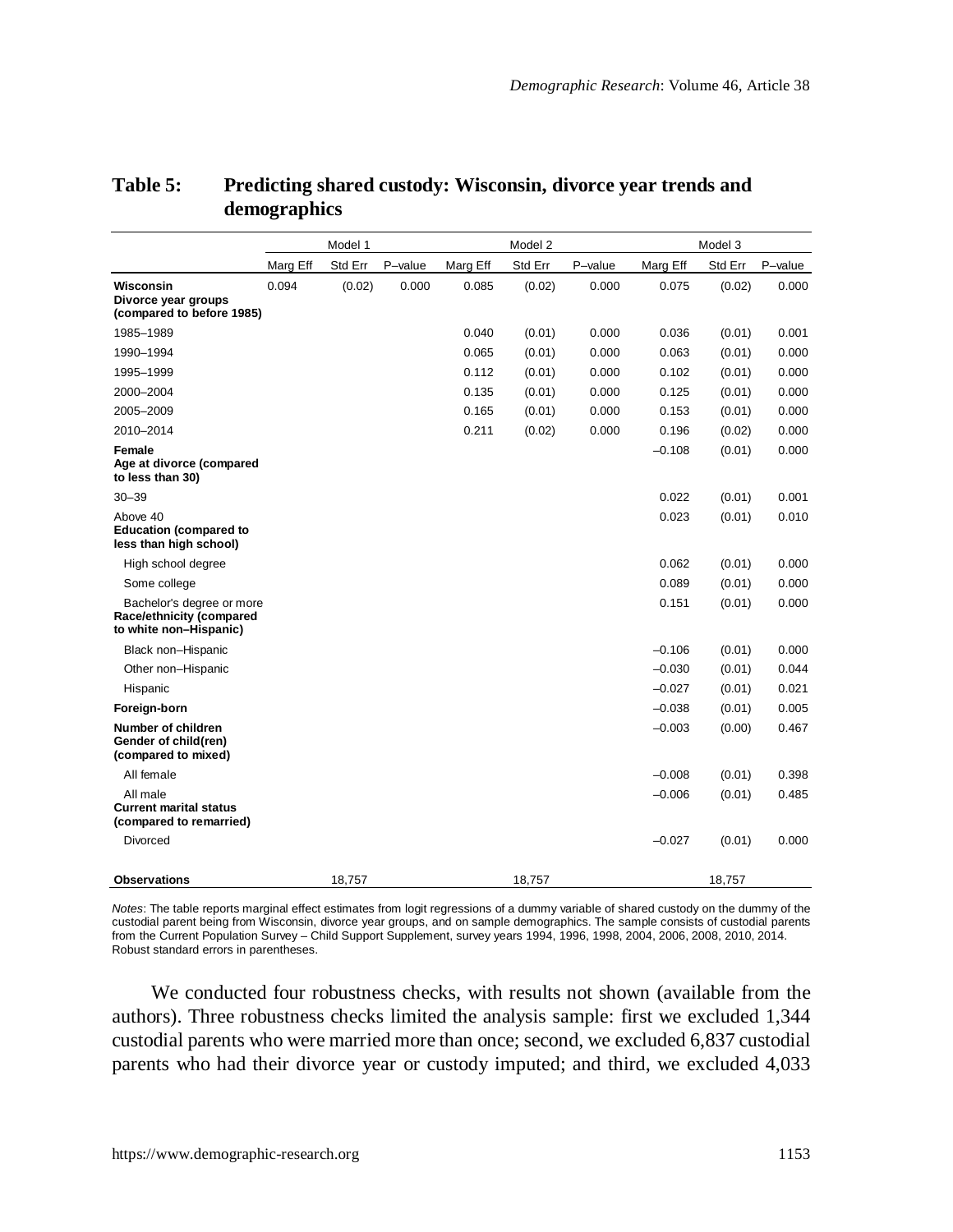male custodial parents. Limiting our analysis sample in these ways did not change our key results: Shared custody still increased over time and was not explained by changing characteristics of those getting divorced, and Wisconsin still had a higher level of shared custody, all else being equal. Finally, our key results were also robust to whether we used a linear probability model for the decomposition rather than a non-linear logit model.

## **5. Discussion**

Until now, data on the extent of shared physical custody in the United States has been limited to single-state studies, primarily on Wisconsin, and calculations of the trend over time have been limited by the lack of comparable data. Using national data, in this paper we show that the likelihood of shared custody has more than doubled nationally, increasing from 13% of divorces before 1985 to 34% of divorces in 2010–2014. This puts the United States among the countries with the highest rates of shared physical custody after divorce (Steinbach, Augustijn, and Corkadi 2020; Zilincikova 2021). This dramatic increase is remarkable and shows a significant change in the way post-separation families are organized.

The characteristics found to be associated with shared custody generally follow the previous literature from the smaller state-based studies, though our study is focused on custodial parents rather than couples. For example, custodial parents with higher education are more likely to have shared physical custody, similar to the previous findings (e.g., Cancian et al. 2014; Juby, Le Bourdais, and Marcil-Gratton 2005; Zilinciikova 2021). This may reflect the relationship between education and income (a variable we do not have): Shared custody requires more income than sole custody because both housing units need to be large enough for substantial child overnights.

Our decomposition results suggest that the changes in the demographic characteristics of those getting divorced do not explain the steady rise in shared custody; rather, the shift was due to the link between certain demographic characteristics and the likelihood of shared custody. This appears to be driven by some college education and being white non-Hispanic, two characteristics that are more strongly linked to shared custody for more recent versus earlier cohorts. While we were not able to evaluate changes in the process and laws regarding custody, we expect that custody norms have also changed over time, with shared custody becoming more acceptable, and in many cases preferred. Perhaps reflecting the change in norms (or perhaps leading to the change in norms), the policy environment has also changed, with a more explicit acknowledgement of shared custody as a potential outcome, and in some cases a preference for shared custody. For example, Wisconsin changed its statute governing custody in 2000 (§ 767.24(4)(b)) to state that "[a]child is entitled to periods of physical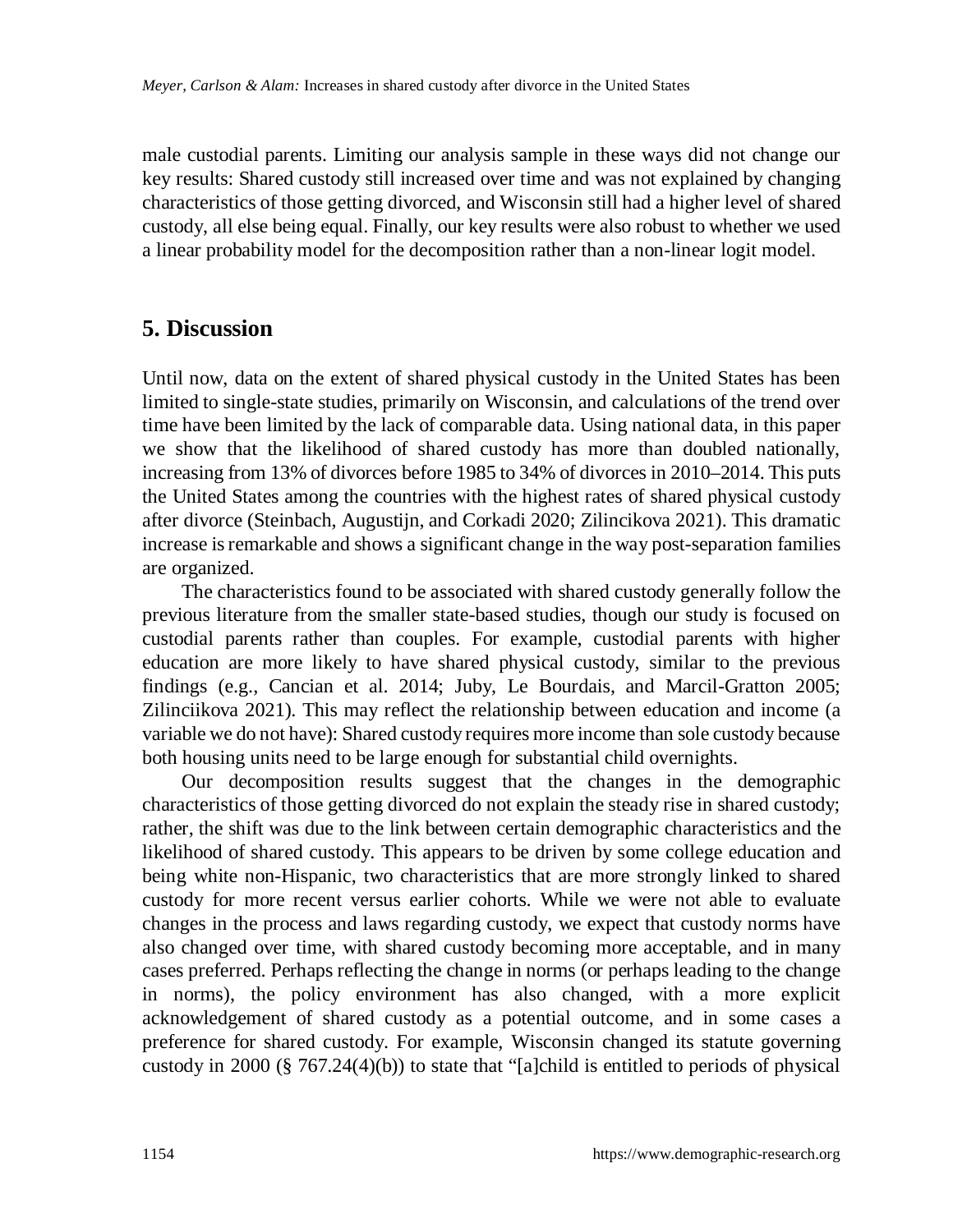placement [custody] with both parents unless, after a hearing, the court finds that physical placement with a parent would endanger the child's physical, mental or emotional health." The current Wisconsin statute (§767.24(5)) goes even further, stating explicitly that "[t]he court may not prefer one potential custodian over the other on the basis of the sex or race of the custodian." The preference for shared custody in the Wisconsin statute might be a reason for Wisconsin's higher likelihood, but an organization grading states on their legal environment for shared custody does not give Wisconsin's statutes the highest grade, instead giving them a B– (National Parent Organization 2019). Several compilations of custody policy in various states exist (e.g. Custody x Change 2018; Halla 2013; National Parent Organization 2019), but these do not provide a history of changes in the laws governing custody, and it is beyond the scope of this article to attempt to ascertain the policy in place in each state in each year.<sup>11</sup> We conclude that the observed substantial increase in the likelihood of shared custody over time is likely related to norms and laws (as well as certain subgroups being more li[kely](#page-20-0) to get shared custody), rather than to changes in the characteristics of those getting divorced, but further research would be useful. Moreover, further research examining the reasons behind changes in laws, including the role of fathers' rights groups (see, e.g., Alschech and Saini 2019; or Harris-Short 2010), as well as the impact of changes in the law, would be useful.

We found that more individual characteristics are linked to shared custody for recent divorce year groups, and those with higher education were increasingly likely to have shared custody. This is somewhat in contrast to the findings of Meyer, Cancian, and Cook (2017) who, with different data and analysis, show increases in shared custody in Wisconsin for low-income couples as well as those with more income (they do not have data on education). However, a closer examination of their Figure 3c shows that in Wisconsin there were increases among both low-income and upper-income couples, but the likelihood rose faster for upper-income couples, so the gap increased. Thus, the current results (which highlight the gap) are similar. Shared custody is increasingly common among more advantaged couples, but it is increasing among all types of divorce cases.

The data used in this paper have some limitations. Self-reports of the award of custody may not match the court records, and behavior may not follow the legal arrangement. Comparisons of self-reports with court records in Wisconsin suggests that around 70% of those with an equal shared custody arrangement in the divorce decree have approximately equal actual living arrangements years later (Bartfeld, Chanda, and Berger 2021; Berger et al. 2008). While some early research suggested that shared

<span id="page-20-0"></span><sup>&</sup>lt;sup>11</sup> Halla (2013) has published the year at which shared custody was made explicit in state statutes. However, this measure only reflects the explicitness of policy, not whether there is a preference for shared custody. In addition, Halla reports that two states do not have shared custody statutes, yet some parents in each of these states report having shared custody. Finally, the data contain only custodial parents' current state of residence, not the state in which they were divorced.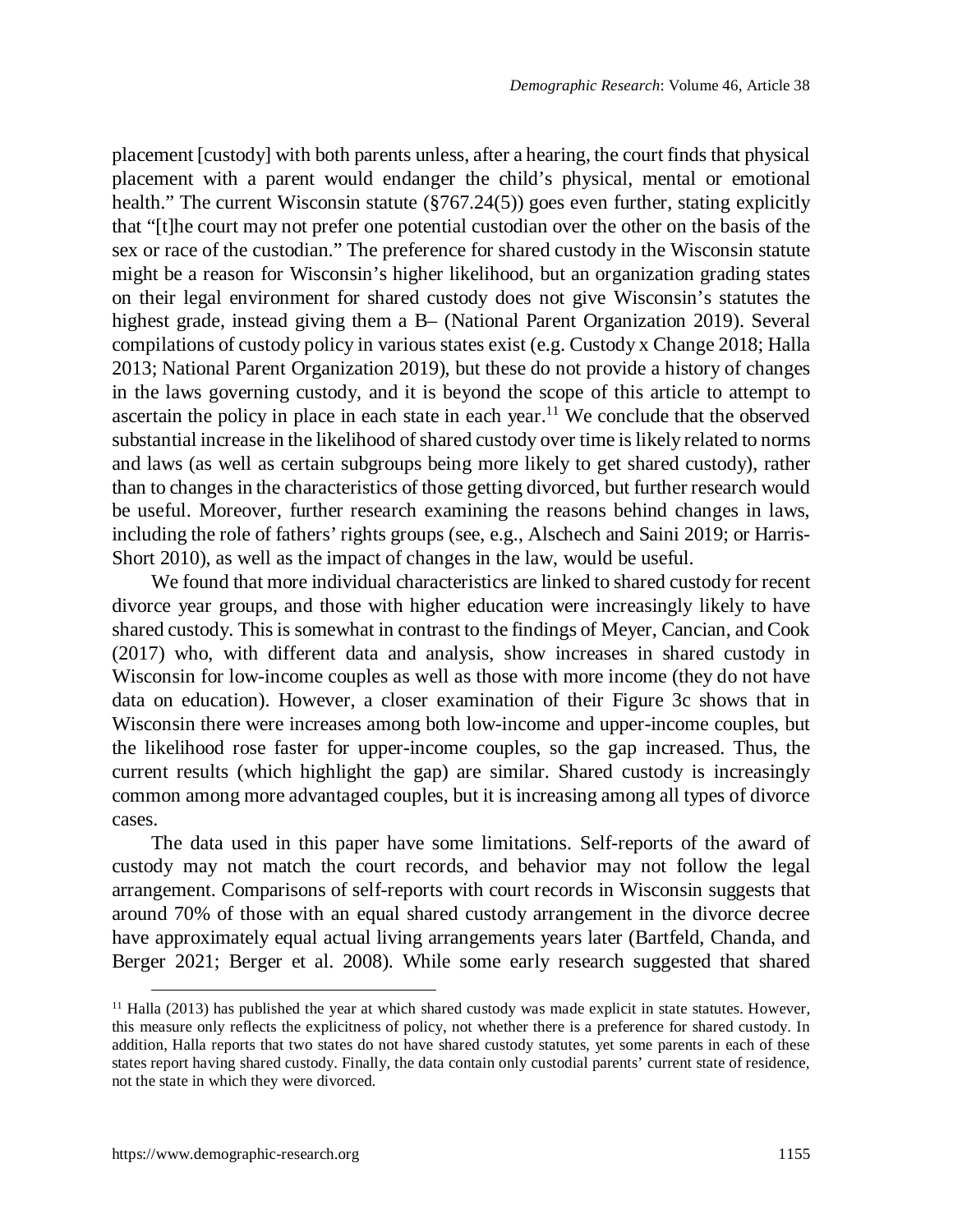arrangements were unstable, with children spending increasingly more time with mothers as the time since divorce increased ('maternal drift'), the most recent research suggests that shared arrangements are as stable (and sometimes more stable) than arrangements in which children live primarily with their mother (Bartfeld, Chanda, and Berger 2021; Berger et al. 2008).

Second, connecting custody arrangements to the characteristics of both parents is not possible with these data. Another limitation is that in these data custody is linked to a custodial parent rather than a child, even though some custodial parents may have different arrangements for each child (especially if they have children with more than one partner). For those who have been divorced more than once, we may not be correctly identifying the year of divorce from the child's noncustodial parent; however, as noted above, we completed a robustness check to remove those who were married more than once. Finally, some variables that may be related to custody were not available, including the policies in place at the time of divorce in a particular state, each parent's income, union, and fertility histories, legal representation by parents at divorce, and children's ages and preferences.

Even with these limitations, this paper has some implications for family policy. First, we believe our finding of the more than doubling of shared custody nationwide means that policymakers need to consider how various government programs should respond in shared-custody situations. For example, in a shared-custody case, which parent(s) should be able to 'count' the child in their SNAP (food stamp) household? Should both, only the one with fewer resources, only the one who applies first, or should a different rule be used? Although these issues have been raised (e.g., Meyer and Carlson 2014), it is not clear that policymakers have carefully and systematically considered such issues. Second, increasing rates of shared custody have implications for the child support program. Is a child support order never appropriate in shared-custody cases, or only in cases where one parent has substantially more resources than the other, or in most shared-custody cases? The issues are difficult; this research showing the frequency of these cases suggests that shared custody is consequential for children's living arrangements and wellbeing. Finally, if shared custody is advantageous to children, a more systematic review of how Wisconsin has achieved higher rates than elsewhere may be of interest to policymakers in other states.

Our findings also have implications for understanding the growing inequality in family experiences by socioeconomic status that has been observed in the United States over the past half century (McLanahan 2004; Lundberg, Pollak, and Stearns 2016). Children with college-educated/higher-income parents are more likely to be raised in stable two-parent families, and these more advantaged parents typically provide greater investments of time and resources to enhance children's development and wellbeing (Kalil and Ryan 2020). As noted earlier, prior research suggests that shared custody is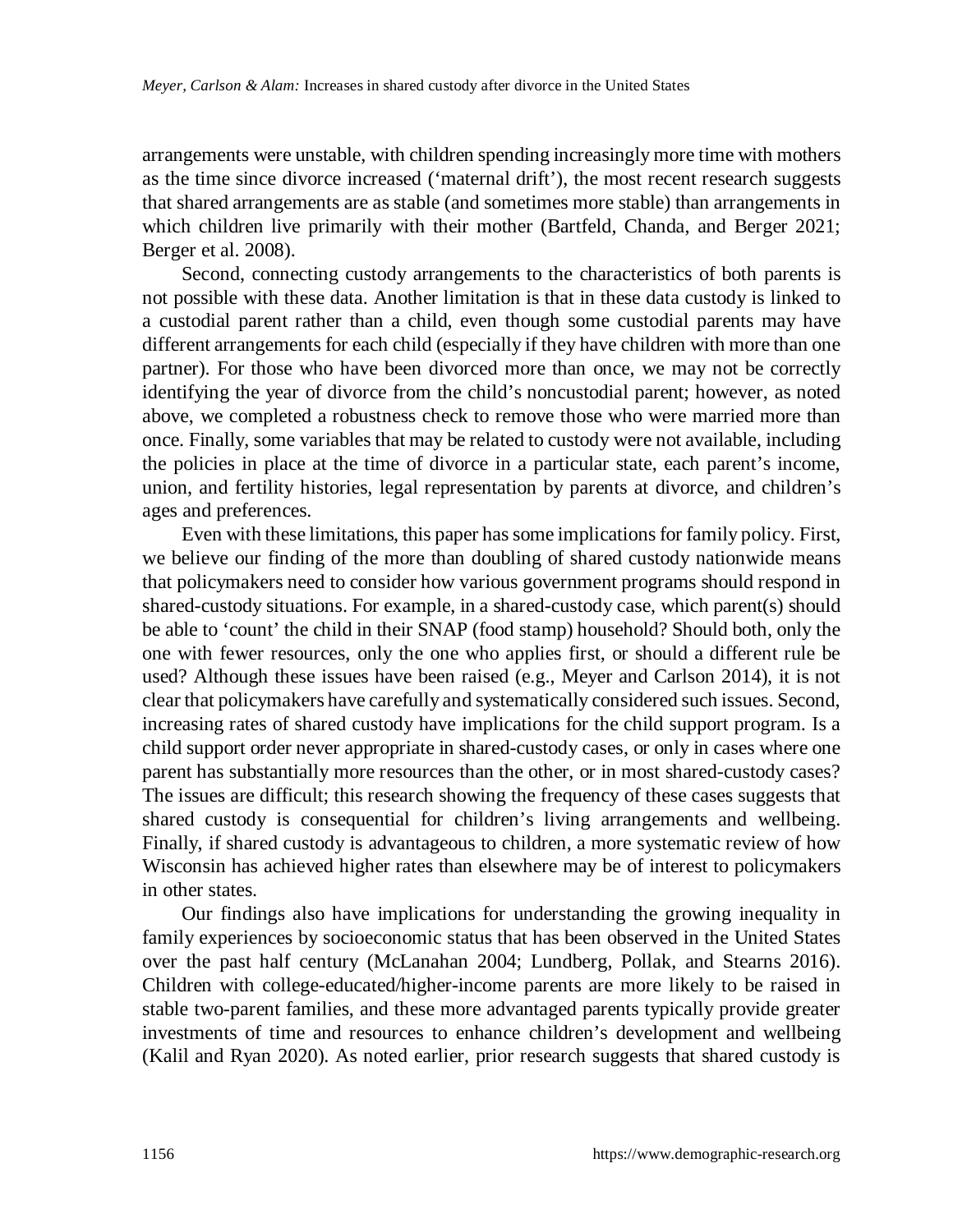associated with greater parental investments in children and better child outcomes (Nielsen 2014; Teubert and Pinquart 2010). Therefore, our findings that shared custody has become more tightly linked with socioeconomic advantage (and white race) over time suggest that shared custody (and the greater investment it may bring) may serve as an additional axis of stratification with respect to children's wellbeing and social mobility.

This paper also has implications for research. Depending on a survey's purpose, it may need to include questions not just about who is in the household but about how often they are there. Because shared custody is now more common, previous research on the impact of shared custody on children may need to be re-evaluated in locations where it has become more normative. Studies of the time patterns, whether parents follow parenting plans, and how parents manage the frequent transitions between locations would all be useful.

This paper has provided new information about the extent to which shared physical custody is on the rise in the United States nationally and the factors associated with shared custody. With high levels of parental separation and divorce, it is important to better understand the patterns and determinants of shared custody, which could be an important mechanism for facilitating involvement by both biological parents in children's lives over the long term.

## **6. Acknowledgements**

This research was supported by the Child Support Policy Research Agreement between the Wisconsin Department of Children and Families and the Institute for Research on Poverty at the University of Wisconsin–Madison. Carlson benefitted from the resources of the Center for Demography and Ecology at the University of Wisconsin–Madison, supported by an infrastructure grant from the Eunice Kennedy Shriver National Institute of Child Health and Human Development (P2C HD047873). Any views expressed in this paper are those of the authors and not necessarily those of the sponsoring institutions. We thank Dawn Duren for assistance with the preparation of tables, Laura Cuesta for early assistance with the data coding and analysis, and anonymous reviewers for comments that strengthened the paper.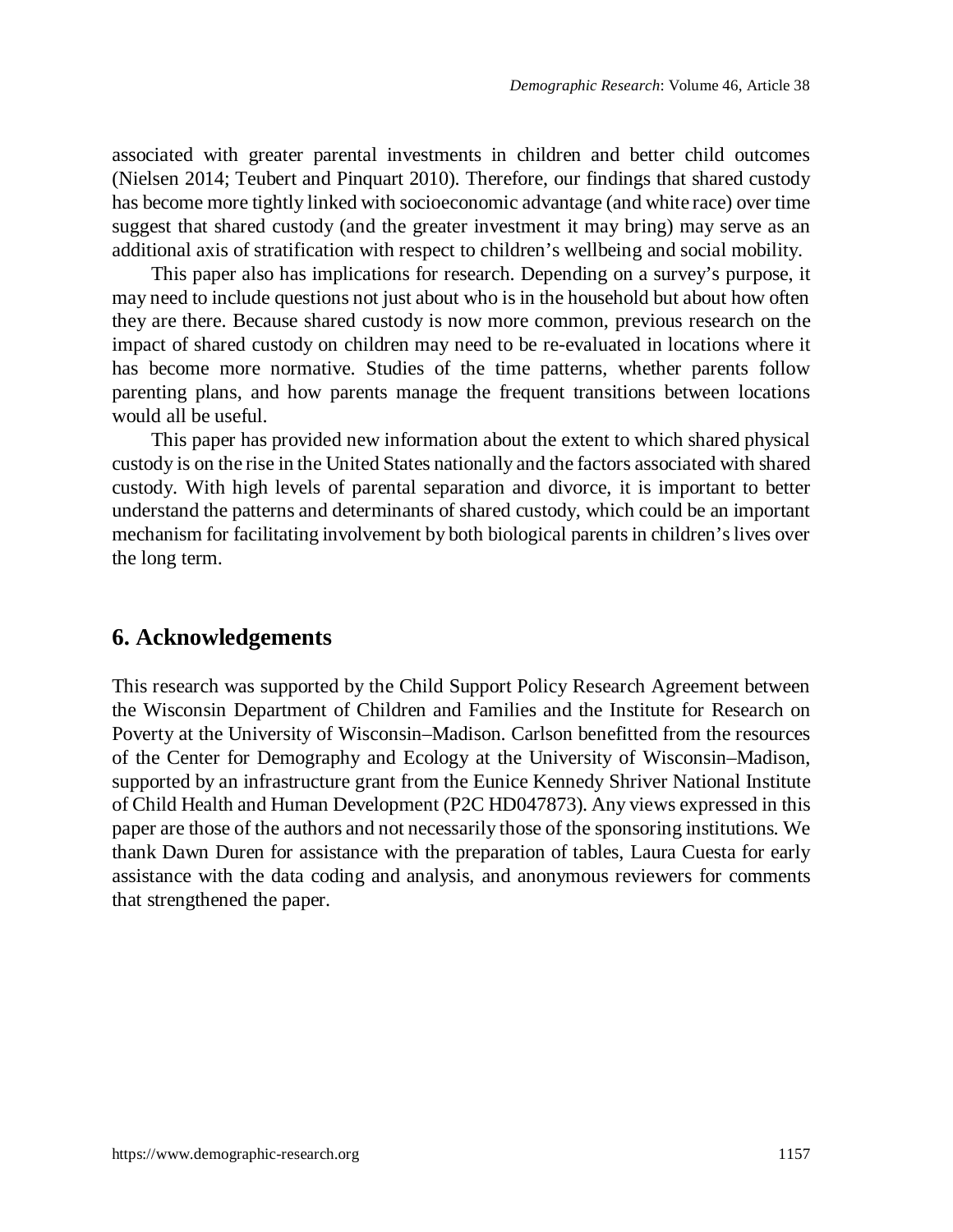## **References**

- Alschech, J. and Saini, M. (2019). "Fathers' rights" activism, discourse, groups and impacts: Findings from a scoping review of the literature. *Journal of Divorce and Remarriage* 60(5): 362–388. [doi:10.1080/10502556.2018.1546505](https://doi.org/10.1080/10502556.2018.1546505).
- Amato, P.R. (1994). Father-child relations, mother-child relations, and offspring psychological well-being in early adulthood. *Journal of Marriage and Family* 56(4): 1031–1042. [doi:10.2307/353611](https://doi.org/10.2307/353611).
- Andersson, G., Thomson, E., and Duntava, A. (2017). Life-table representations of family dynamics in the 21<sup>st</sup> century. *Demographic Research* 37(35): 1081–1230. [doi:10.4054/DemRes.2017.37.35](https://doi.org/10.4054/DemRes.2017.37.35).
- Bartfeld, J., Chanda, T., and Berger, L.M. (2021). Stability of placement arrangements among divorced Wisconsin families with sole mother and shared placement orders. Report to the Wisconsin Department of Children and Families. Madison, WI: Institute for Research on Poverty.
- Berger, L.M., Brown, P.R., Joung, E., Melli, M.S., and Wimer, L. (2008). The stability of child physical placements following divorce: Descriptive evidence from Wisconsin. *Journal of Marriage and Family* 70(2): 273–283. [doi:10.1111/j.1741-](https://doi.org/10.1111/j.1741-3737.2008.00480.x) [3737.2008.00480.x.](https://doi.org/10.1111/j.1741-3737.2008.00480.x)
- Berman, R. (2018). Children's influence on dual residence arrangements: Exploring decision-making practices. *Children and Youth Services Review* 91: 105–114. [doi:10.1016/j.childyouth.2018.05.038.](https://doi.org/10.1016/j.childyouth.2018.05.038)
- Boertien, D. and Härkönen, J. (2018). Why does women's education stabilize marriages? The role of marital attraction and barriers to divorce. *Demographic Research* 38(41): 1241–1276. [doi:10.4054/DemRes.2018.38.41](https://doi.org/10.4054/DemRes.2018.38.41).
- Buehler, C. and Gerard, J.M. (1995). Divorce law in the United States: A focus on child custody. *Family Relations* 44(4): 439–458. [doi:10.2307/584999.](https://doi.org/10.2307/584999)
- Cancian, M. and Meyer, D.R. (1998). Who gets custody? *Demography* 35(2): 147–157. [doi:10.2307/3004048](https://doi.org/10.2307/3004048).
- Cancian, M., Meyer, D.R, Brown, P.R., and Cook, S.T. (2014). Who gets custody now? Dramatic changes in children's living arrangements after divorce. *Demography* 51(4): 1–16. [doi:10.1007/s13524-014-0307-8](https://doi.org/10.1007/s13524-014-0307-8).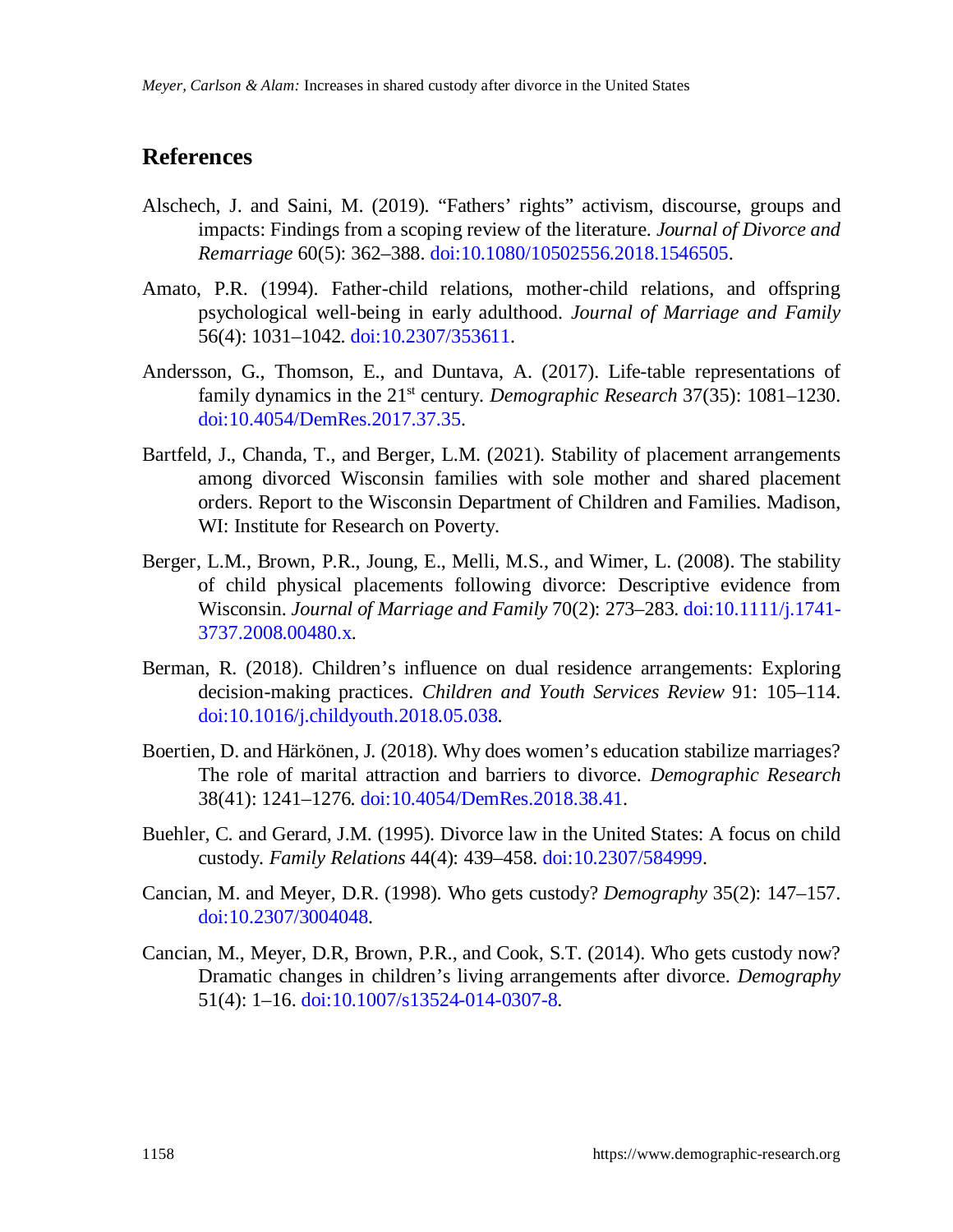- Carlson, M.J. (2006). Family structure, father involvement, and adolescent behavioral outcomes. *Journal of Marriage and Family* 68(1): 137–154. [doi:10.1111/j.1741-](https://doi.org/10.1111/j.1741-3737.2006.00239.x) [3737.2006.00239.x.](https://doi.org/10.1111/j.1741-3737.2006.00239.x)
- Chen, Y. (2015). Does a nonresident parent have the right to make decisions for his nonmarital children? Trends in legal custody among paternity cases. *Children and Youth Services Review* 51: 55–65. [doi:10.1016/j.childyouth.2015.01.025.](https://doi.org/10.1016/j.childyouth.2015.01.025)
- Cherlin, A.J. (2020). Degrees of change: An assessment of the deinstitutionalization of Marriage Thesis. *Journal of Marriage and Family* 82(1): 62–80. [doi:10.1111/](https://doi.org/10.1111/jomf.12605) [jomf.12605.](https://doi.org/10.1111/jomf.12605)
- Child Welfare Information Gateway (2016). *Determining the best interests of the child.* Washington, DC: U.S. Department of Health and Human Services, Children's Bureau.
- Costanzo, M.A. and Reilly, A. (2021). Shared placement in paternity cases: An initial look. Report to the Wisconsin Department of Children and Families. Madison, WI: Institute for Research on Poverty.
- Custody X Change (2018). How much custody time does dad get in your state? [https://www.custodyxchange.com/maps/dads-custody-time-2018.php.](https://www.custodyxchange.com/maps/dads-custody-time-2018.php)
- Fairlie, R.W. (2005). An extension of the Blinder–Oaxaca decomposition technique to logit and probit models. *Journal of Economic and Social Measurement* 30(4): 305–316. [doi:10.3233/JEM-2005-0259.](https://doi.org/10.3233/JEM-2005-0259)
- Garcia-Moran, E.M. (2018). Differential fecundity and child custody. *Journal of Economic Dynamics and Control* 90: 156–170. [doi:10.1016/j.jedc.2018.02.007.](https://doi.org/10.1016/j.jedc.2018.02.007)
- Grall, T. (2020). Custodial mothers and fathers and their child support: 2017. U.S. Census Bureau (Current Population Reports, P60-269).
- Halla, M. (2013). The effect of joint custody on family outcomes. *Journal of the European Economic Association* 11(2): 278–315. [doi:10.1111/jeea.12003.](https://doi.org/10.1111/jeea.12003)
- Harris-Short, S. (2010). Resisting the march towards 50/50 shared residence: Rights, welfare and equality in post-separation families. *Journal of Social Welfare and Family Law* 32(3): 257–274*.* [doi:10.1080/09649069.2010.520519.](https://doi.org/10.1080/09649069.2010.520519)
- Jeynes, W.H. (2015). A meta-analysis: The relationship between father involvement and student academic achievement. *Urban Education* 50(4): 387–423. [doi:10.1177/](https://doi.org/10.1177/0042085914525789) [0042085914525789](https://doi.org/10.1177/0042085914525789).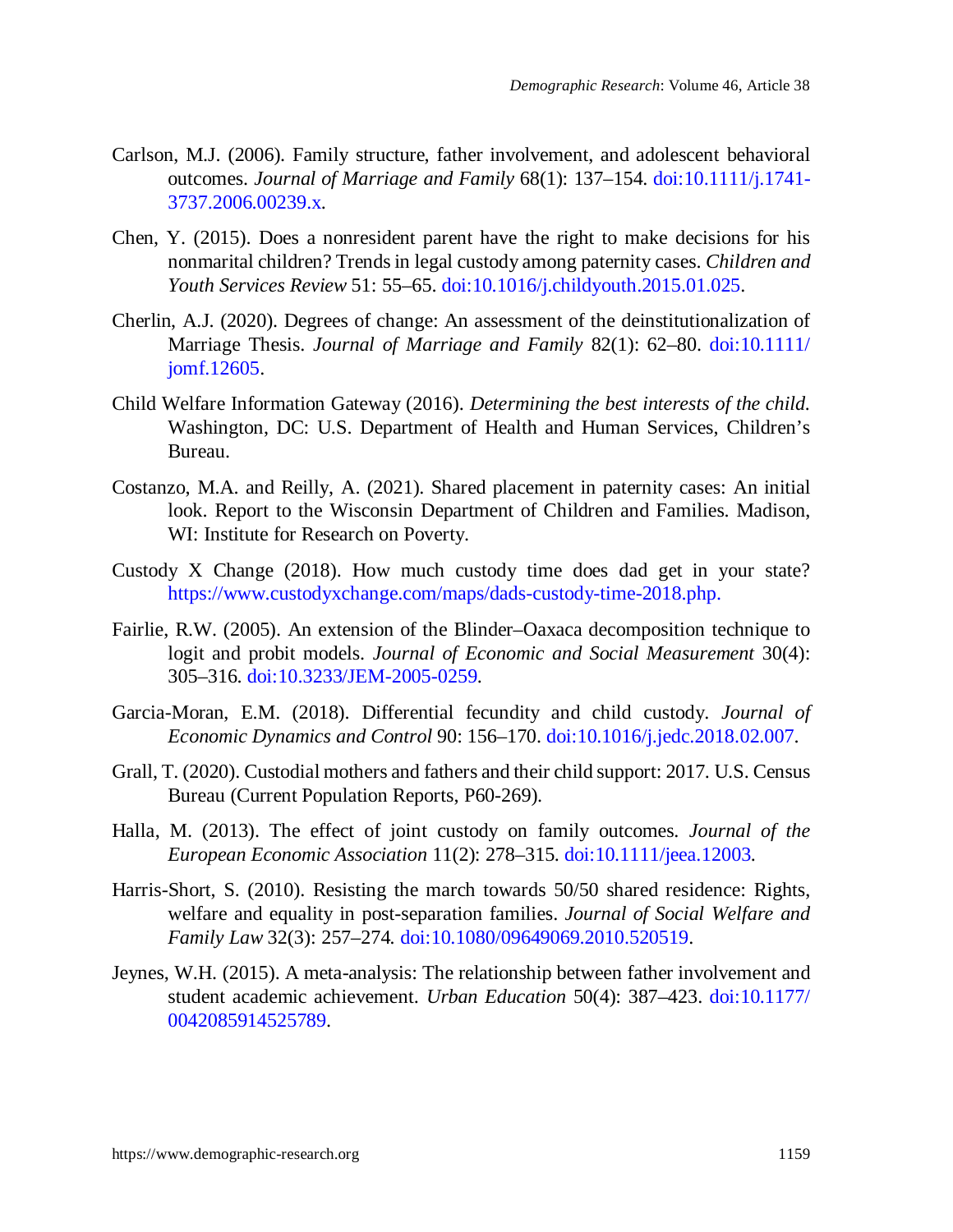- Juby, H., Le Bourdais, C., and Marcil-Gratton, N. (2005). Sharing roles, sharing custody? Couples' characteristics and children's living arrangements at separation. *Journal of Marriage and Family* 67(1): 157–172. [doi:10.1111/j.0022-2445.2005.00012.x.](https://doi.org/10.1111/j.0022-2445.2005.00012.x)
- Kalil, A. and Ryan, R. (2020). Parenting practices and socioeconomic gaps in childhood outcomes. *The Future of Children* 30(1): 29–54. [doi:10.1353/foc.2020.0004.](https://doi.org/10.1353/foc.2020.0004)
- Katz, S.N. (2015). *Family law in America* (2nd ed.). Oxford: Oxford University Press.
- Kitterød, R.H. and Lyngstad, J. (2012). Untraditional caring arrangements among parents living apart: The case of Norway. *Demographic Research* 27(5): 121–152. [doi:10.4054/DemRes.2012.27.5](https://doi.org/10.4054/DemRes.2012.27.5).
- Lundberg, S, Pollak, R.A., and Stearns, J. (2016). Family inequality: Diverging patterns in marriage, cohabitation, and childbearing. *Journal of Economic Perspectives* 30(2): 79–102. [doi:10.1257/jep.30.2.79](https://doi.org/10.1257/jep.30.2.79).
- Mason, M.A., Fine, M.A., and Carnochan, S. (2001). Family law in the new millennium: For whose families? *Journal of Family Issues* 22(7): 859–881. [doi:10.1177/0192](https://doi.org/10.1177/019251301022007004) [51301022007004](https://doi.org/10.1177/019251301022007004).
- McLanahan, S. (2004). Diverging destinies: How children are faring in the second demographic transition. *Demography* 41(4): 607–627. [doi:10.1353/dem.2004.](https://doi.org/10.1353/dem.2004.0033) [0033](https://doi.org/10.1353/dem.2004.0033).
- Meyer, D.R., Cancian, M., and Cook, S.T. (2017). The growth in shared custody in the United States: Patterns and implications. *Family Court Review* 55(4): 500–512. [doi:10.1111/fcre.12300](https://doi.org/10.1111/fcre.12300).
- Meyer, D.R. and Carlson, M.J. (2014). Family complexity: Implications for policy and research. *Annals of the American Academy of Political and Social Science* 654(1): 259–276. [doi:10.1177/0002716214531385.](https://doi.org/10.1177/0002716214531385)
- National Parent Organization (2019). National Parents Organization: 2019 Shared parenting report card. [https://www.nationalparentsorganization.org/images/2019\\_](https://www.nationalparentsorganization.org/images/2019_NPO_Shared_Parenting_Report_Card_v11_10172019.pdf) [NPO\\_Shared\\_Parenting\\_Report\\_Card\\_v11\\_10172019.pdf.](https://www.nationalparentsorganization.org/images/2019_NPO_Shared_Parenting_Report_Card_v11_10172019.pdf)
- Nielsen, L. (2014). Shared physical custody: Summary of 40 studies on outcomes for children. *Journal of Divorce and Remarriage* 55(8): 613–635. [doi:10.1080/10502](https://doi.org/10.1080/10502556.2014.965578) [556.2014.965578](https://doi.org/10.1080/10502556.2014.965578).
- Schweizer, V. (2020). *Median age at first divorce*, 2018. Family Profiles, FP 20-18. Bowling Green, OH: National Center for Family and Marriage Research. [doi:10.25035/ncfmr/fp-20-18.](https://doi.org/10.25035/ncfmr/fp-20-18)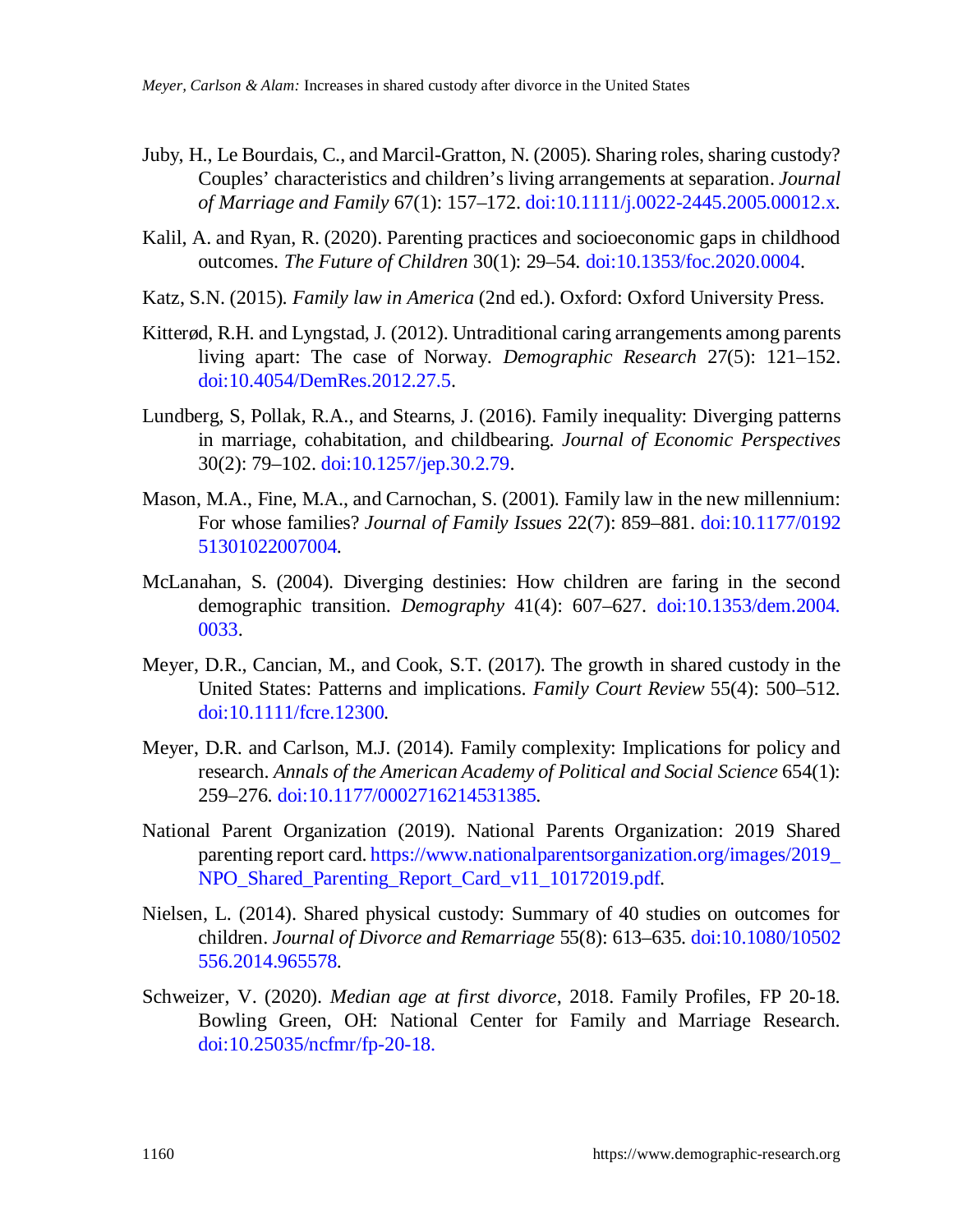- Seltzer, J.A. (1990). Legal and physical custody arrangements in recent divorces. *Social Science Quarterly* 71(2): 250–266.
- Seltzer, J.A. (1998). Father by law: Effects of joint legal custody on nonresident fathers' involvement with children. *Demography* 35(2): 135–146. [doi:10.2307/3004047.](https://doi.org/10.2307/3004047)
- Steinbach, A., Augustijn, L., and Corkadi, G. (2020). Joint physical custody and adolescents' life satisfaction in 37 North American and European countries. *Family Process* 58(2): 353–369. [doi:10.1111/famp.12536.](https://doi.org/10.1111/famp.12536)
- Teubert, D. and Pinquart, M. (2010). The association between coparenting and child adjustment: A meta-analysis. *Parenting* 10(4): 286–307. [doi:10.1080/15295192.](https://doi.org/10.1080/15295192.2010.492040) [2010.492040.](https://doi.org/10.1080/15295192.2010.492040)
- Torr, B.M. (2011). The changing relationship between education and marriage in the United States, 1940–2000. *Journal of Family History* 36(4): 483–503. [doi:10.1177/0363199011416760.](https://doi.org/10.1177/0363199011416760)
- Turunen, J. (2017). Shared physical custody and children's experience of stress. *Journal of Divorce and Remarriage* 58(5): 371–392. [doi:10.1080/10502556.2017.](https://doi.org/10.1080/10502556.2017.1325648) [1325648.](https://doi.org/10.1080/10502556.2017.1325648)
- Zilincikova, A. (2021). Children's living arrangements after marital and cohabitation dissolution in Europe. *Journal of Family Issues* 42(2): 345–373. [doi:10.1177/](https://doi.org/10.1177/0192513X20923721) [0192513X20923721](https://doi.org/10.1177/0192513X20923721).